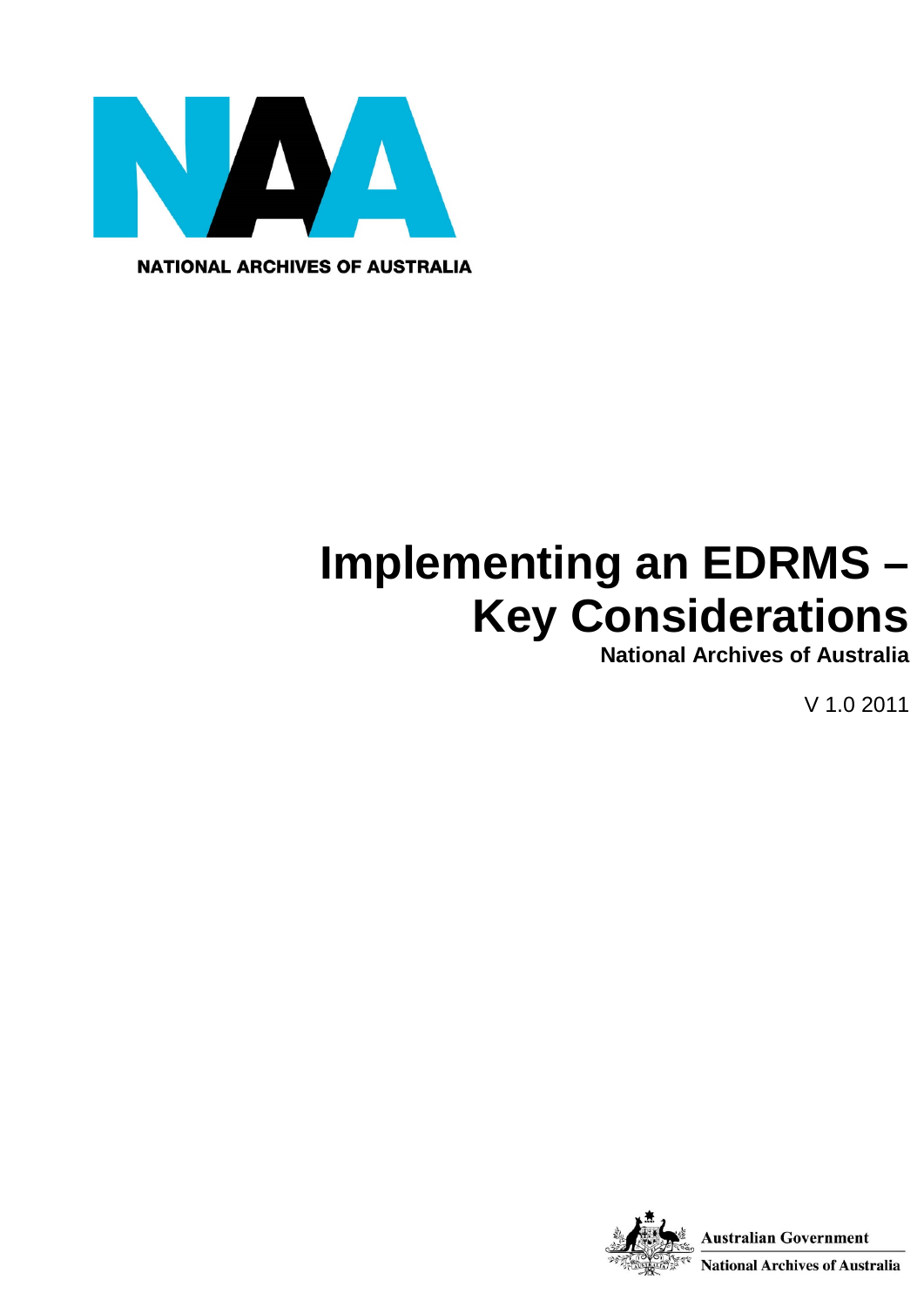© Commonwealth of Australia 2011

This work is copyright. Apart from any use as permitted under the *Copyright Act 1968*, no part may be reproduced by any process without prior written permission from the National Archives of Australia.

Requests and inquiries concerning reproduction and rights should be directed to the Government Information Management branch, National Archives of Australia, PO Box 7425, Canberra Mail Centre ACT 2610, Australia.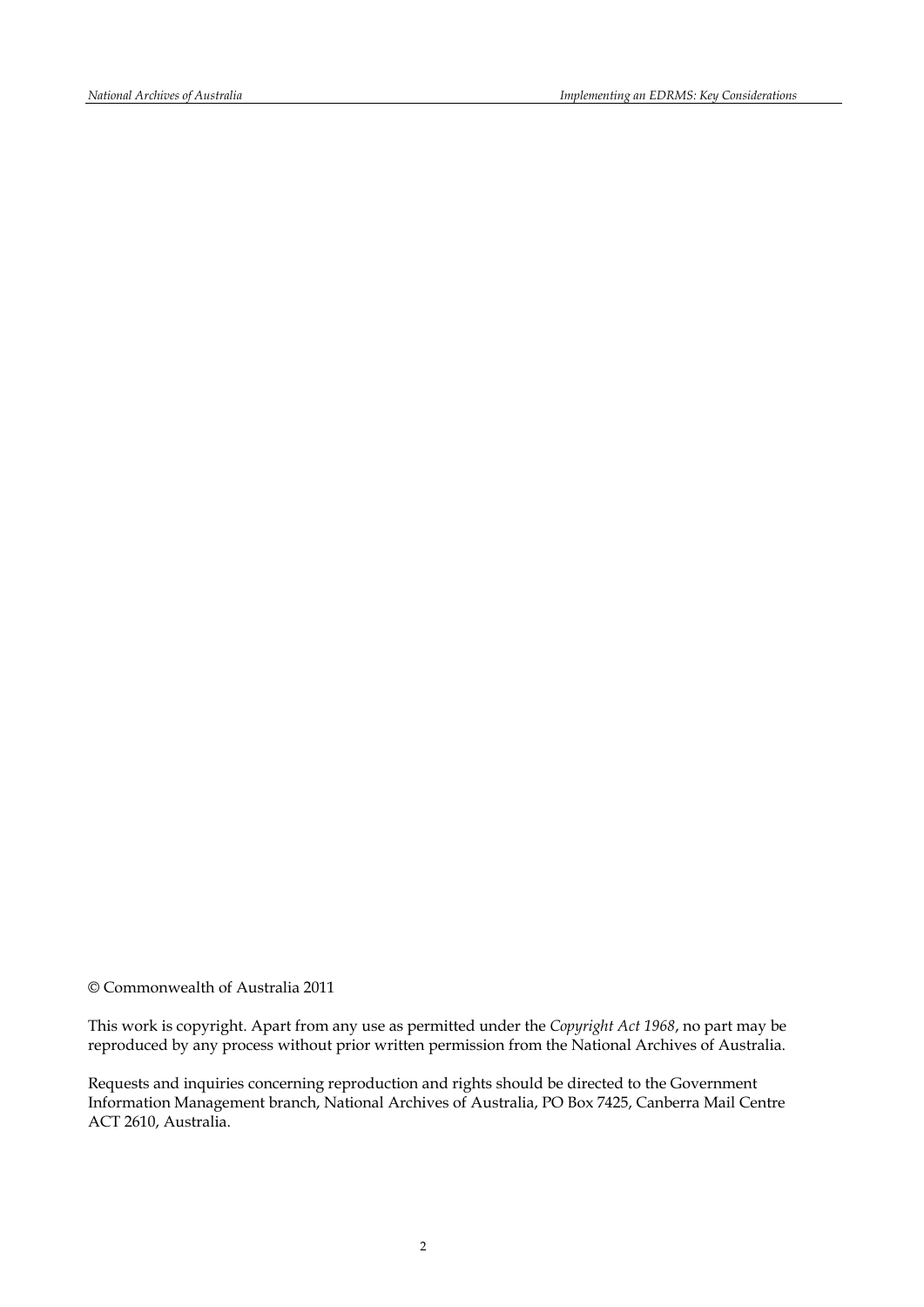# **CONTENTS**

| Introduction                                              | 4  |
|-----------------------------------------------------------|----|
|                                                           | 5  |
| Electronic document and records management systems        |    |
| What is an EDRMS?                                         | 5  |
| Benefits of implementing an EDRMS                         | 6  |
| Use of EDRMS in Australian Government agencies            | 7  |
| What an EDRMS cannot do                                   | 8  |
| Improving digital information management without an EDRMS | 9  |
| Key considerations for implementing an EDRMS              | 10 |
| Resource commitment                                       | 10 |
| Required skills                                           | 10 |
| Know your agency's requirements                           | 11 |
| Change management                                         | 12 |
| Get the information management framework right            | 13 |
| Integration with other systems                            | 16 |
| Migration from shared drives and legacy systems           | 17 |
| Future and existing paper records                         | 18 |
| Security                                                  | 19 |
| Business continuity planning                              | 19 |
| Planning for long-term retention of digital records       | 20 |
| System configuration                                      | 20 |
| Training                                                  | 21 |
| Pilot before rollout                                      | 22 |
| Choosing the right rollout option                         | 22 |
| Ongoing system operation and maintenance                  | 23 |
|                                                           |    |

## References 24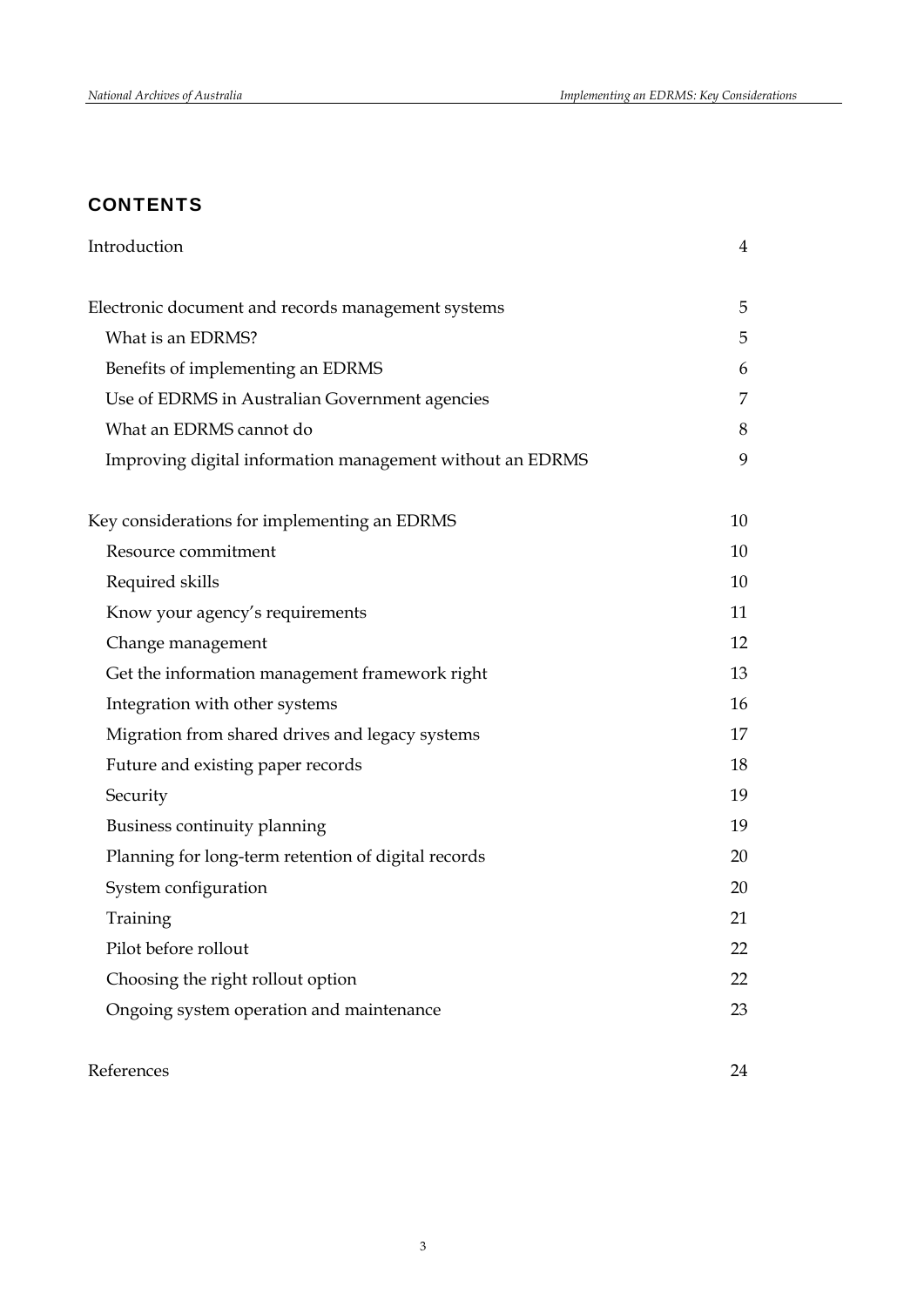## INTRODUCTION

This document explains what electronic document and records management systems (EDRMS) are, what they can and cannot do, and what business benefits they can provide. It also highlights key issues that agencies will need to consider to achieve a successful EDRMS implementation which meets business needs and is accepted by its users.

The focus is on issues specific to EDRMS applications and managing Australian Government information. To successfully implement an EDRMS, accepted project management principles and techniques need to be followed.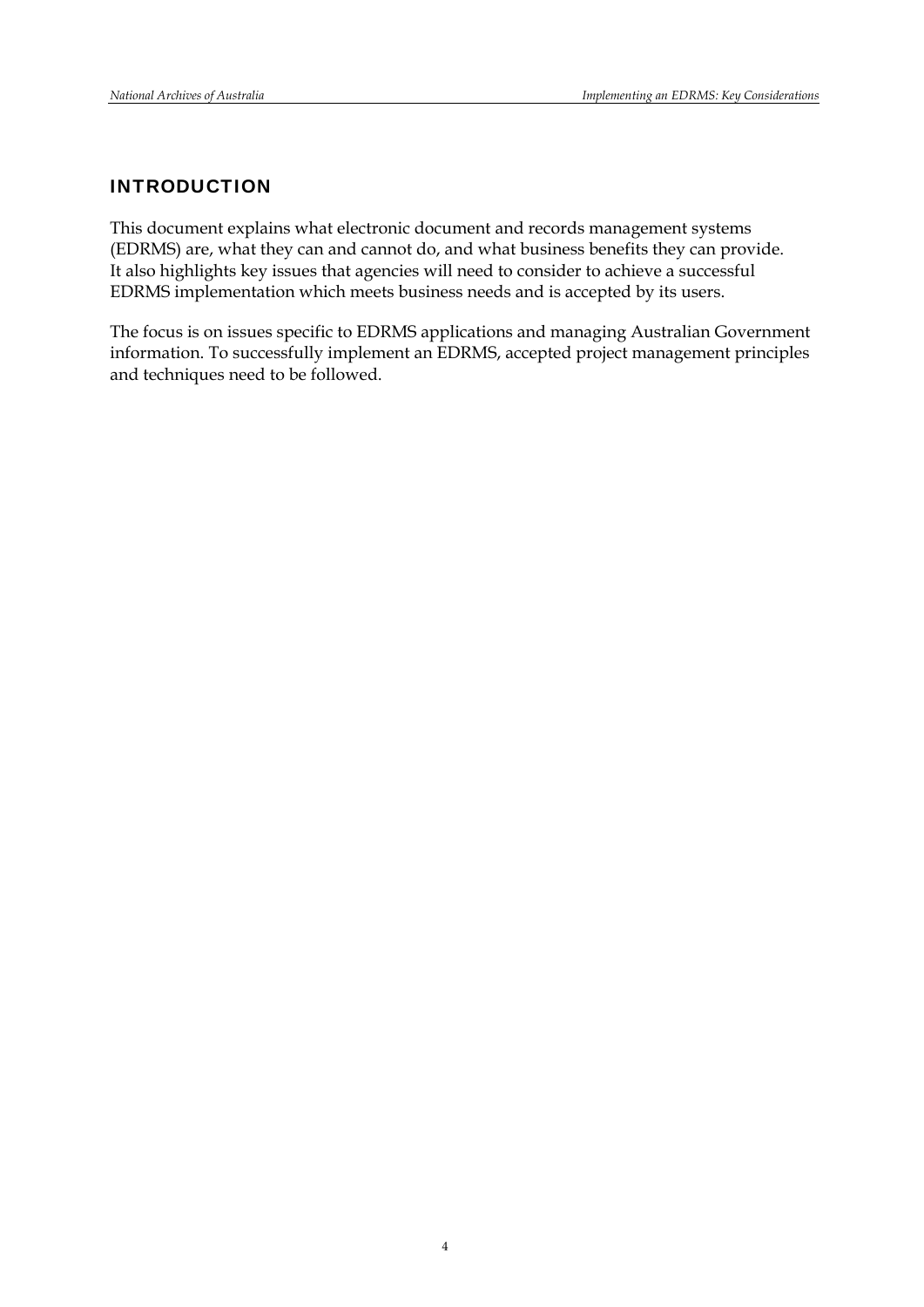## ELECTRONIC DOCUMENT AND RECORDS MANAGEMENT SYSTEMS

## What is an EDRMS?

An EDRMS is a software application that manages a range of digital information, including word-processed documents, spreadsheets, emails, images and scanned documents. An EDRMS can combine both document management and records management functionality.

The primary focus of document management is short-term access to, and use of, digital documents created from office desktop applications. For records management, the emphasis shifts to managing information over time for the purposes of evidence, meeting agency business needs, adhering to legislative and governance requirements, and ensuring ongoing authenticity. Some of the functionality that can be combined in an EDRMS includes:

|                              | <b>EDRMS FUNCTIONALITY</b>                                                                                                                                                                                                                                                                      |
|------------------------------|-------------------------------------------------------------------------------------------------------------------------------------------------------------------------------------------------------------------------------------------------------------------------------------------------|
| Create                       | Create and collaborate on new documents within the system<br>$\bullet$                                                                                                                                                                                                                          |
| Capture                      | Capture records in a central store for easy search and retrieval<br>$\bullet$<br>Integrate with common desktop applications (for example, email systems)<br>$\bullet$<br>Link related records<br>$\bullet$                                                                                      |
| Describe                     | Apply approved terms to record titles and names to assist retrieval<br>٠<br>Capture and maintain other contextual information (metadata)<br>$\bullet$<br>(for example, creator and date created)<br>Give records unique identifiers on capture<br>$\bullet$                                     |
| Secure                       | Apply security classifications and sensitivity markings<br>$\bullet$<br>Protect the integrity of information by being able to finalise the<br>$\bullet$<br>authoritative version of the record                                                                                                  |
| Retrieve                     | Search for information by keyword, record number, creator and<br>٠<br>other searches<br>Retrieve stored documents<br>$\bullet$<br>Restrict retrieval to 'read only' copies when needed<br>$\bullet$                                                                                             |
| Access and use               | Work on or edit documents until they are finalised<br>$\bullet$<br>Share documents and information to enable collaborative work<br>$\bullet$<br>Receive and action documents in workflow processes<br>$\bullet$<br>Apply version control<br>٠<br>Apply controls to restrict access<br>$\bullet$ |
| Keep, destroy or<br>transfer | Limit deletion permission<br>$\bullet$<br>Apply retention periods from records authorities issued by the National<br>$\bullet$<br>Archives of Australia (can be semi-automated)<br>Capture metadata about deletion<br>$\bullet$                                                                 |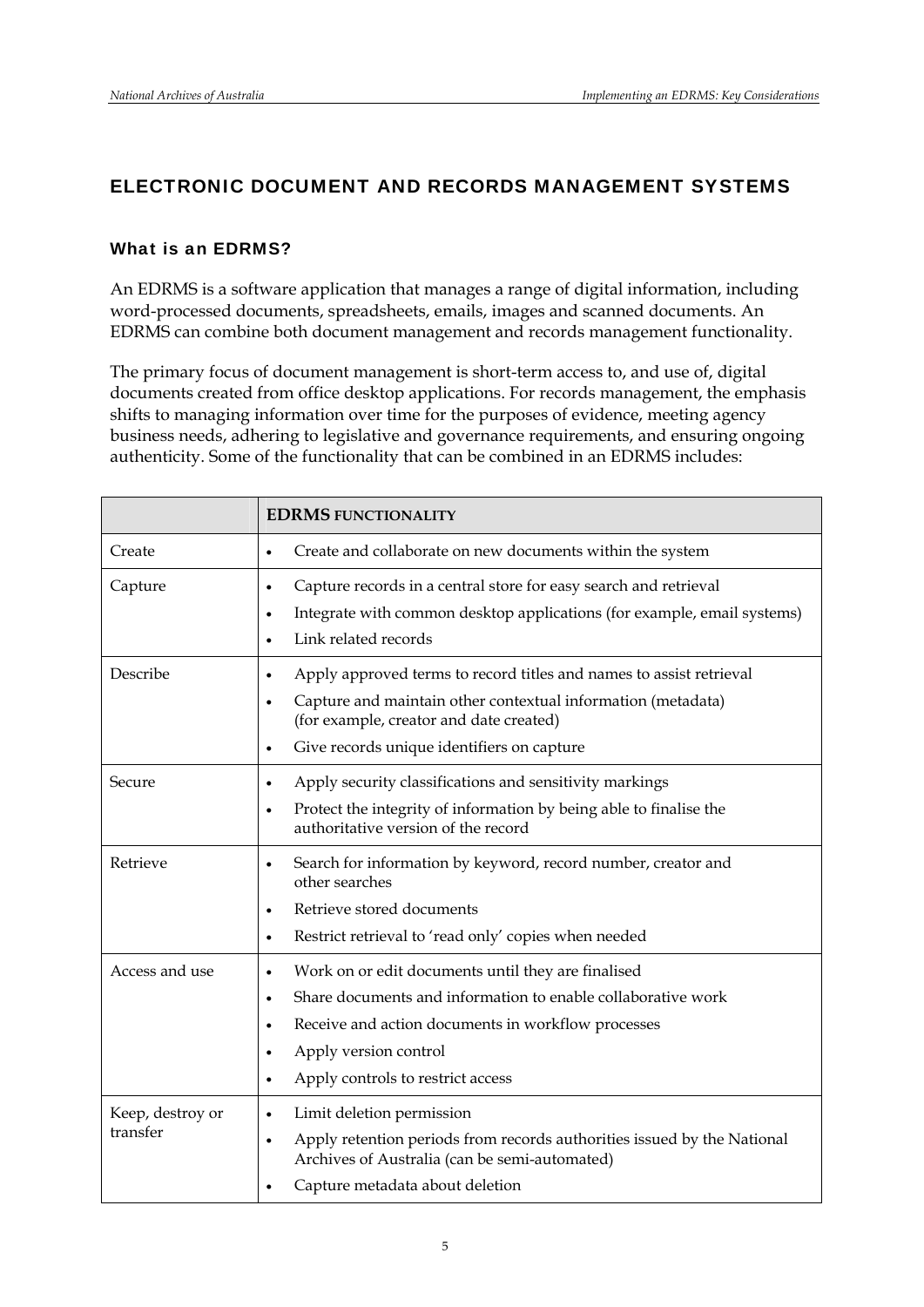An EDRMS can also be used to automate business processes, such as workflows and approvals.

EDRMS are specifically designed to manage the integrity of, and provide desktop access to, information created using:

- standard office applications, such as word processing, spreadsheets and presentations
- email and other electronic messaging systems
- collaborative work systems
- other applications already installed (for example, imaging systems).

An EDRMS can also integrate and interface with existing paper file systems to:

- register the creation of paper files
- maintain and manage metadata
- improve searchability
- track the movement of physical files
- manage physical storage facilities
- manage the retention, destruction and transfer of paper files over time.

## Benefits of implementing an EDRMS

Through improving the management of digital information, an EDRMS can increase business efficiency, provide greater accountability and reduce business risks.

#### **Improved information management capability**

- Provide a central store for staff to capture their digital documents and information, instead of in uncontrolled shared drives, email folders or network drives
- Manage email more effectively as records
- Facilitate better retrieval of, and access to, information through greater consistency in naming and titling
- Manage lawful destruction or transfer of records
- Semi-automate records management processes, such as sentencing of records and applying metadata
- Link related documents and records into electronic files or containers
- Allow for integration with other business systems (for example, case management systems) and collaborative work systems to access related information

#### **Increased business efficiency**

- Reduce reliance on paper records, and increase savings on physical storage costs over time
- Enable staff to view, read or share information simultaneously from their desktops
- Improve retrieval of, and access to, information by using a central store of digital records
- Reduce duplication by capturing information only once
- Facilitate sharing and reuse of information across work groups
- Potentially streamline and automate work practices and business processes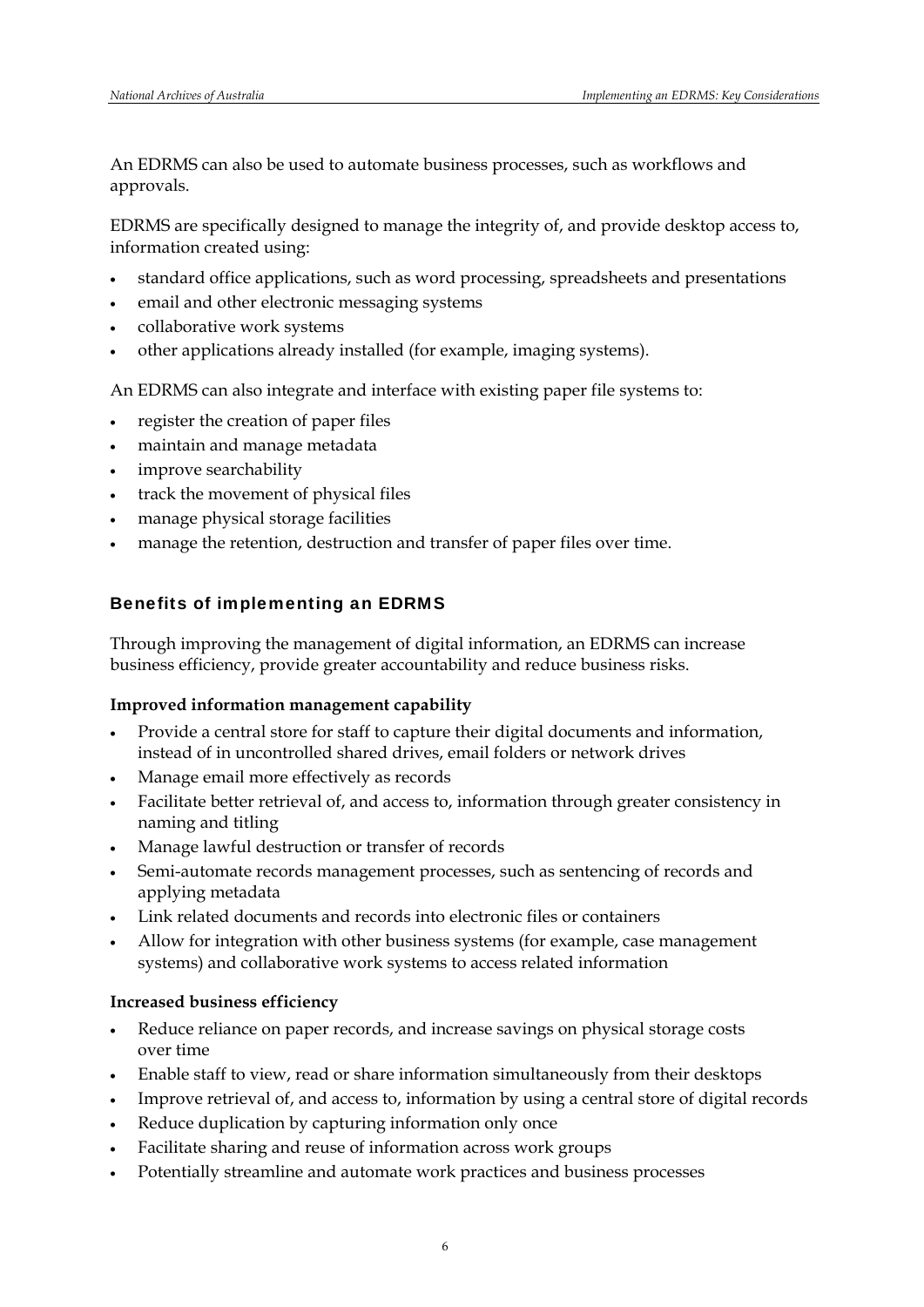Incorporate the ability to search for relevant paper files (if integrated with a paper file system)

### **Reduced risk to your agency and the Australian Government**

- Ensure information is reliable and the latest version is available
- Provide greater security and access control features to reduce the risk of digital information being inappropriately accessed, altered or deleted
- Availability of audit trails to prove who had access to information and what they did with it
- Ability to prove the integrity of information in legal proceedings
- Potential improvement in decision-making through access to the latest, most comprehensive information
- Better ability to service freedom of information applications and discovery orders in a comprehensive and timely fashion

## **Assist compliance with key whole-of-government requirements**

By ensuring records are appropriately managed, secured and accessible over time, an EDRMS can assist an agency to comply with key whole-of-government requirements for the management of information, including:

- *Freedom of Information Act 1982*
- *Archives Act 1983*
- *Australian Information Commissioner Act 2010*
- *Privacy Act 1988*
- *Evidence Act 1995*
- *Electronic Transactions Act 1999*
- *Protective Security Manual* (Attorney-General's Department)
- *Protective Security Policy Framework* (Attorney-General's Department)
- *Australian Government Information Security Manual* (Department of Defence Intelligence and Security)
- *Australian Government Recordkeeping Metadata Standard* (National Archives of Australia)
- *Practice Note CM6 Electronic Technology in Litigation* (Federal Court of Australia).

Other legislation may also impose specific requirements on your agency regarding the creation, maintenance, accessibility and destruction of particular records.

## Use of EDRMS in Australian Government agencies

EDRMS are being used in a range of ways across the Australian Government to manage digital records and information, including:

- moving a paper file system to a digital system
- replacing the use of relatively uncontrolled shared drives, network drives, computer hard drives and personal email folders for the storage of digital information
- supporting workflow systems, such as case management, legal management and project management systems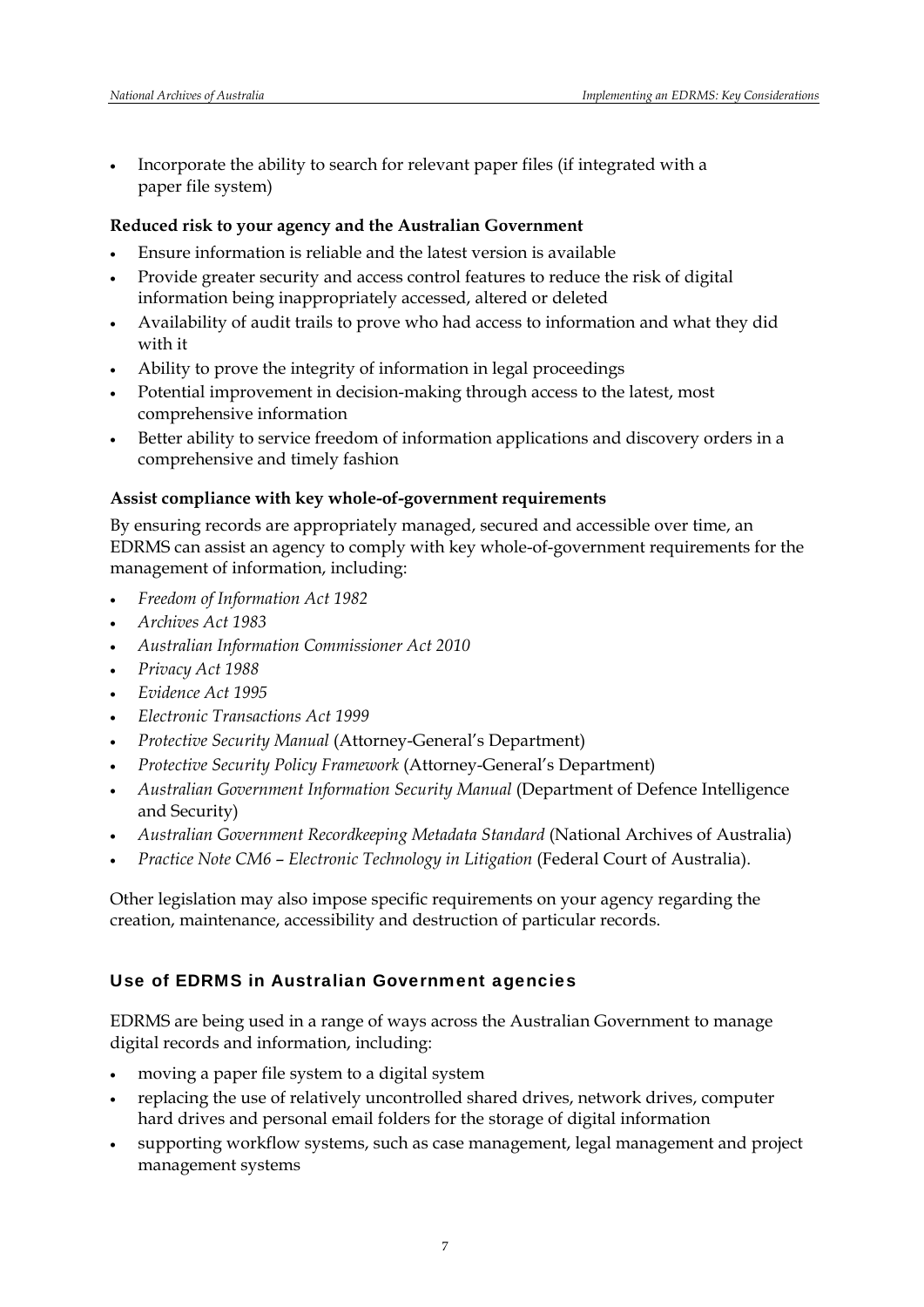providing robust back-end records management functionality to support collaborative work systems.

### What an EDRMS cannot do

It is important to be aware of some of the limitations of EDRMS.

#### **An EDRMS alone will not solve all your information management issues**

An EDRMS is merely enabling technology. On its own, implementing an EDRMS will not resolve all of your agency's information management issues. Maximising the potential benefits requires improvement in business processes and change in people's behaviour. This includes having business rules, tools and training program in place to guide staff in terms of the capture, naming, access to and use of digital information.

#### **An EDRMS will not provide some types of functionality**

EDRMS products and the functionality they provide are continually evolving and maturing. However, the majority of offerings in the current EDRMS market will not provide the following types of functionality:

| <b>FUNCTIONALITY NOT</b><br><b>PROVIDED</b>                                                                                               | <b>COMMENT</b>                                                                                                                                                                                                                                                                                                                                                                                                                                                                                                                               |
|-------------------------------------------------------------------------------------------------------------------------------------------|----------------------------------------------------------------------------------------------------------------------------------------------------------------------------------------------------------------------------------------------------------------------------------------------------------------------------------------------------------------------------------------------------------------------------------------------------------------------------------------------------------------------------------------------|
| Manage structured data stored<br>within line-of-business systems<br>(for example, Finance, HR and<br>geographical information<br>systems) | EDRMS can be integrated with business systems to:<br>manage outputs such as reports<br>$\bullet$<br>ensure information is captured only once<br>$\bullet$<br>enable users to move seamlessly from one system to another to<br>$\bullet$<br>access related information.                                                                                                                                                                                                                                                                       |
| Manage the dynamic lifecycle<br>of a web page or system                                                                                   | Enterprise content management systems are generally used to<br>manage the rich functionality of web content and websites.<br>An EDRMS, however, can manage outputs or snapshots of web<br>content. Some EDRMS products have become a key component of<br>enterprise content management suites, while others are moving<br>towards enterprise content management to provide greater<br>functionality.                                                                                                                                         |
| Advanced document<br>management features                                                                                                  | Advanced document management features such as:<br>complex and compound documents (for example, datasets,<br>$\bullet$<br>engineering design files and dynamically linked documents)<br>document lifecycle management (for example, as required in<br>$\bullet$<br>legal and case practice systems)<br>drawing and design management<br>are not standard to EDRMS products, and require integration with<br>editing and content management tools. This is possible, but at a<br>premium in price and complexity of design and implementation. |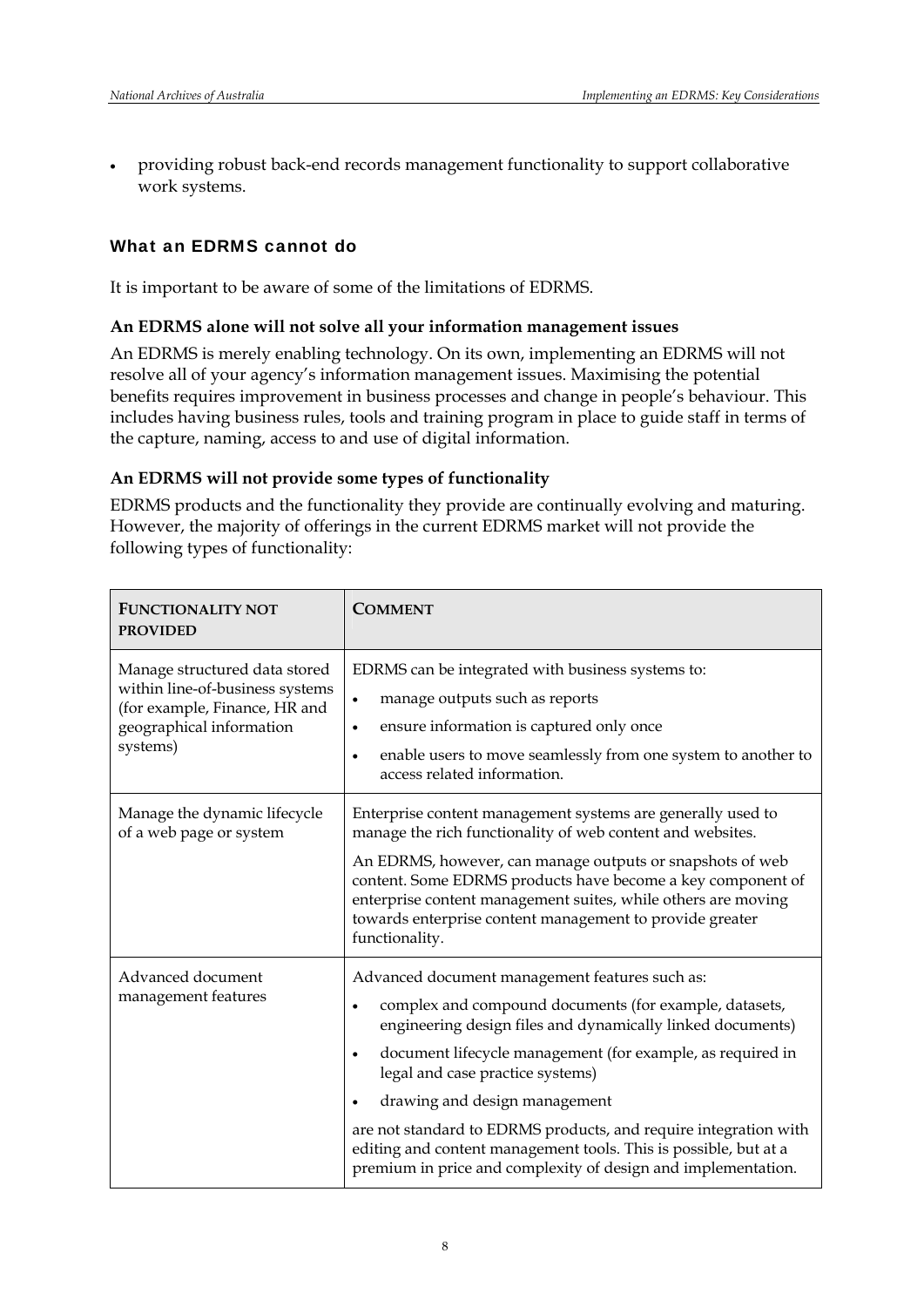### Improving digital information management without an EDRMS

Realising the benefits of implementing an EDRMS takes time, money, resources and effort in improving information management before the rollout.

However, management of digital information can also be improved through other initiatives that promote the systematic and consistent creation and retrieval of records (for example, in email, shared drives and records in business systems).

The National Archives of Australia's records and information self-assessment questionnaire, *Check-up 2.0*, can help to identify areas for improvement. For more information go to the 'Records management' section of the Archives' website at naa.gov.au.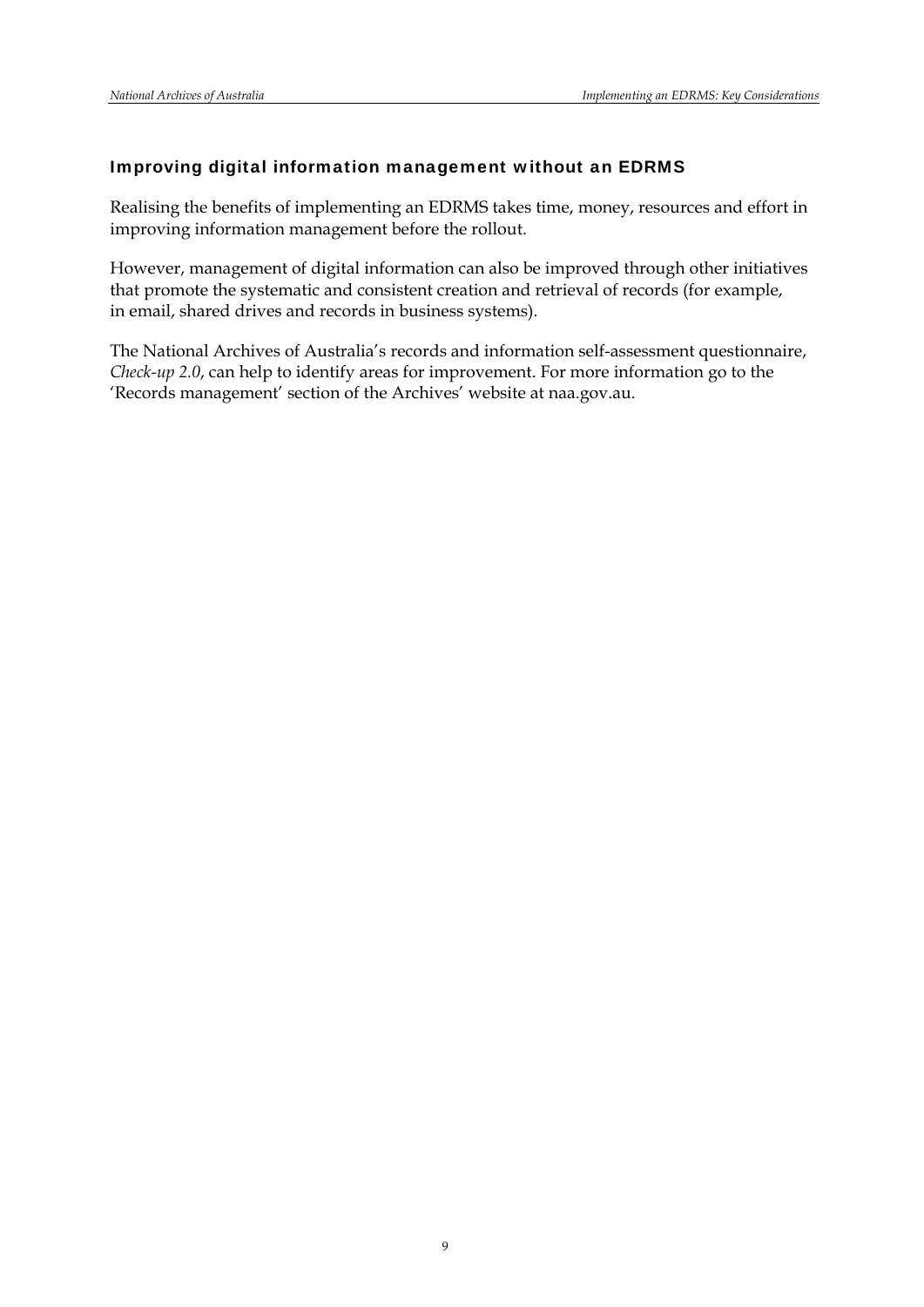## KEY CONSIDERATIONS FOR IMPLEMENTING AN EDRMS

Following are key issues that agencies should take into account to achieve a successful EDRMS implementation.

## Resource commitment

Obtain and secure senior management commitment for the required resources.

An EDRMS implementation is a major project, requiring a significant commitment of time, money and staff. The resource requirements will depend on factors such as your agency's size, its business needs and the amount of configuration necessary.

Specific tasks that will require resources include:

- understanding your agency's business needs
- documenting your requirements
- selecting an appropriate solution for your agency
- procuring a licence
- engaging with stakeholders and end users, and managing change
- developing your business rules and procedures to operate the system
- configuring the system to your agency's needs
- developing the necessary back-end IT hardware (if it is not already available)
- testing the system prior to implementation
- planning and undertaking the actual implementation
- ongoing training, maintenance and support.

The cost and budget of implementing an EDRMS will depend on:

- the level of functionality rolled out
- the extent of customisation
- the complexity of configuration needed to satisfy business needs
- the work areas of the agency to be included
- the extent of integration or interface with other business systems.

Ongoing resources are also needed to support the operation of the EDRMS once it has been implemented (see 'Ongoing system operation and maintenance' on page 23).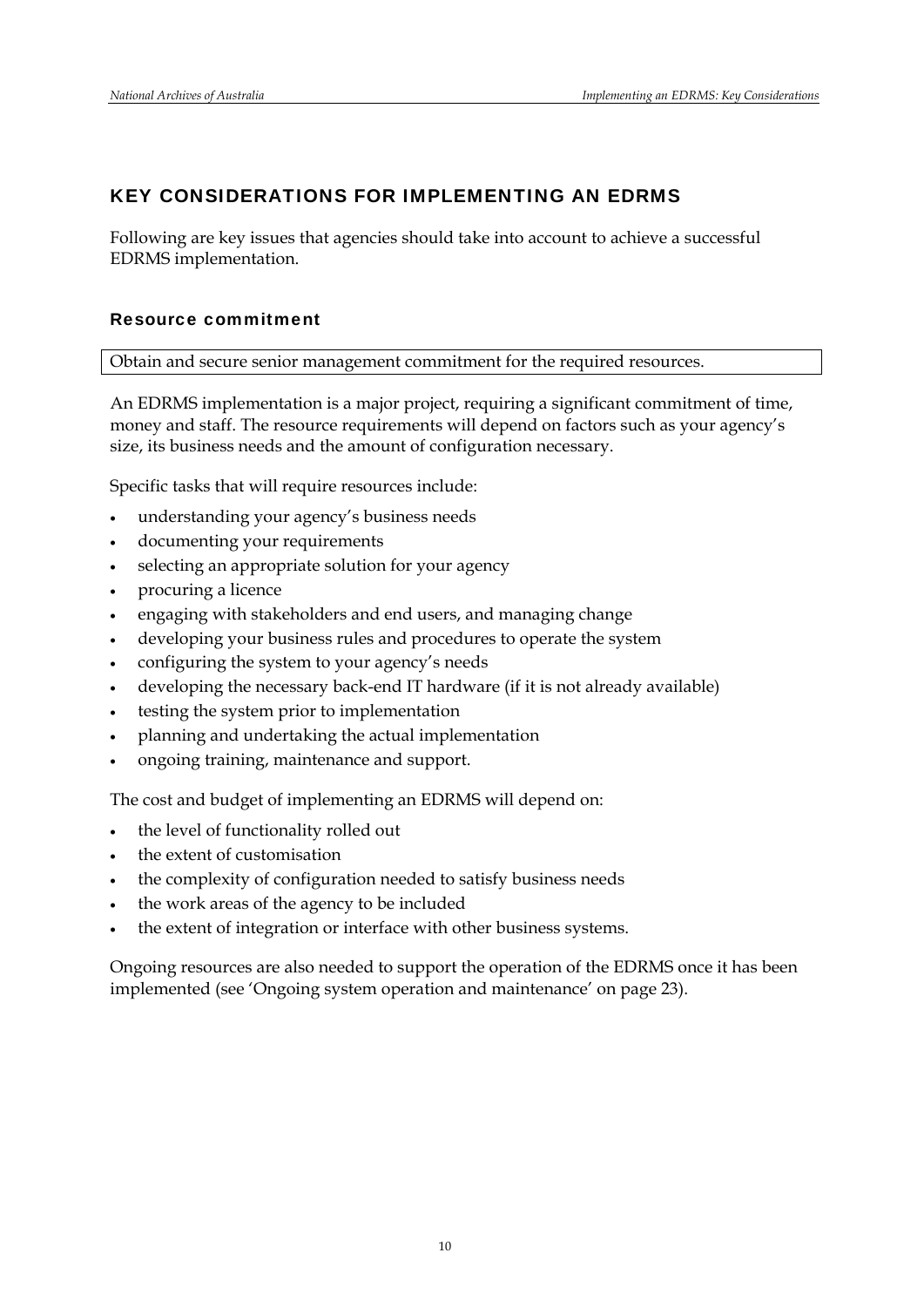## Required skills

An EDRMS implementation is not just an IT project. It involves both rolling out new software, and improving records and information management practices. Close collaboration between records management and IT stakeholders is essential to ensure the broadest understanding of requirements and to maximise the implementation's benefits.

To successfully implement an EDRMS, your agency will need to draw on skills, knowledge and expertise in the following areas:

- records and information management to set up records management processes
- IT to work on the technical architecture, systems integration and desktop rollout
- project management
- change management to manage the impact of change to the way information is created, managed and accessed
- business analysis to assist business owners to map their business requirements and identify improvements
- information security.

Consider engaging an external consultant with specific experience in EDRMS implementation, particularly if some of these capabilities are not available internally.

## Know your agency's requirements

#### **Current and future business requirements**

Detailed analysis of current and future business requirements should be done before undertaking an EDRMS implementation project.

This initial analysis will be important throughout the project in terms of:

- determining what the system will be required to do in the medium to long term
- developing a well defined and documented business case
- developing functional specifications and requirements
- selecting the right product for your agency the overall business need should determine the solution, rather than the technical features of particular products
- determining the degree of customisation or configuration required for the selected product.

For most agencies, a commercial-off-the-shelf application with some configuration will meet most or all business requirements.

#### **Whole-of-government standards and requirements**

Key whole-of-government standards and guidelines also need to be taken into account when considering your requirements for an EDRMS.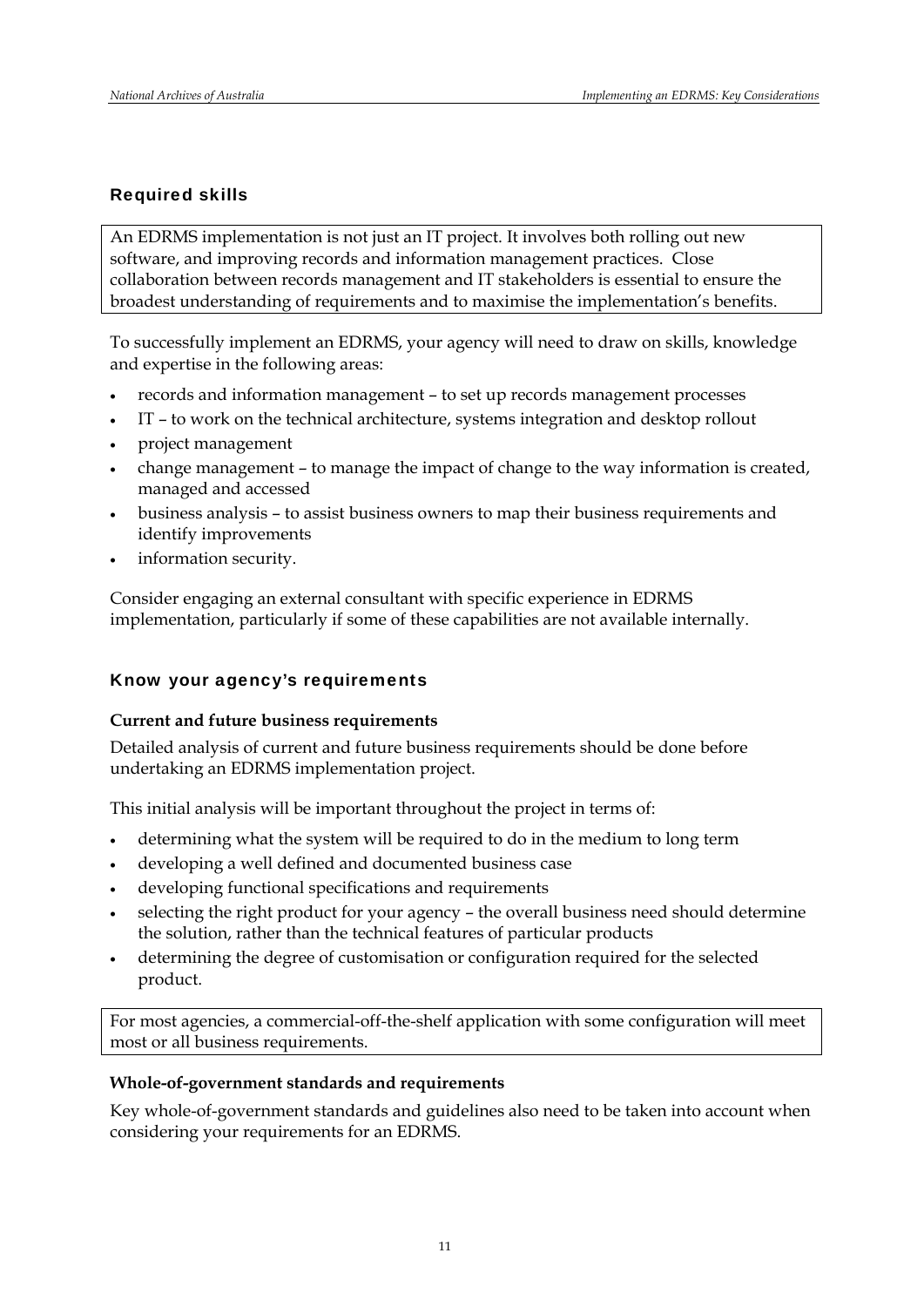## *EDRMS specifications*

*ISO 16175-1 Information and documentation -- Principles and functional requirements for records in electronic office environments -- Part 1: Overview and statement of principles* and ISO 16175-2 *Information and documentation -- Principles and functional requirements for records in electronic office environments -- Part 2: Guidelines and functional requirements for digital records management systems* should be used by agencies when developing the functional specifications and requirements for their EDRMS. While these specifications provide generic functional requirements suitable for all Australian Government agencies, each agency needs to assess and amend the functional requirements to suit their own business and technical requirements and constraints.

## *Metadata standards*

The *Australian Government Recordkeeping Metadata Standard* describes information about records that the Archives recommends be captured in an EDRMS. It includes mandatory, conditional and optional metadata properties.

*ISO 23081 Records Management Processes: metadata for records* covers the principles that underpin and govern records management metadata.

## *Information security standards*

The *Protective Security Manual* from the Attorney-General's Department includes principles, minimum standards and procedures for protecting government information from inappropriate access and use. The *Protective Security Manual* can be used only to the end of 2011 as it is being replaced by new policies, protocols and guidelines under the *Protective Security Policy Framework*.

The *Protective Security Policy Framework,* published in June 2010, sets out the Australian Government policy and guidance on protective security. The *Protective Security Policy Framework* supersedes the *Protective Security Manual* and is required to be in place by the end of 2011.

The Department of Defence Intelligence and Security's *Australian Government Information Security Manual* provides minimum standards for ICT security to protect government information when it is processed, stored or communicated by Australian Government systems.

#### *Stakeholder and end user needs*

The business needs and technical requirements of the people who will have to use the system are critical and need to be built into the requirements. Doing this from the start will assist you throughout the project, including with:

- the design and configuration of the system particularly the user interface
- the development of business rules
- identifying the readiness of work areas for an EDRMS implementation
- identifying training requirements
- change management and communication strategies.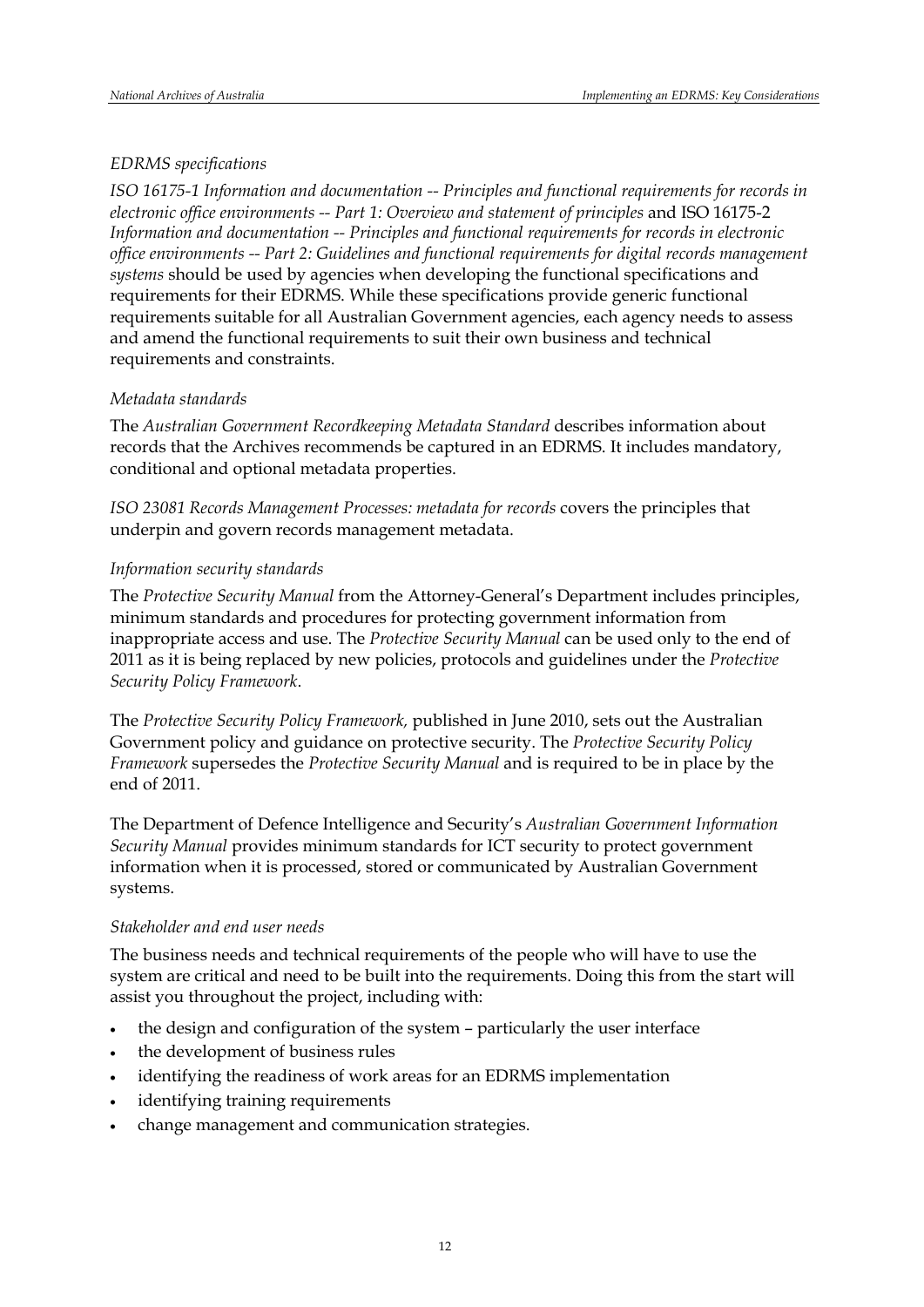#### Change management

An EDRMS implementation must be viewed as a major change management exercise. An EDRMS does not just involve a shift from paper to digital records. It requires senior management to champion how business information will be managed across the agency. Unless that change is managed effectively, you will not secure the user acceptance and buyin that is essential for a successful implementation. It is important to have change management and communication strategies in place.

#### **Building trust in the system**

An essential change management activity will be building end user trust in the system – this will maximise buy-in and acceptance.

Moving to a new system that people are not familiar with will inevitably generate concerns about how effective and reliable it will be. Common concerns may include:

- What will happen to information if the system goes down?
- Will I be able to easily find what I am looking for?
- Will confidential or sensitive information I put into the system be adequately protected?
- Will using the system make my work more difficult and time consuming?

Concerns such as these will need to be addressed as part of the change management strategy. You may also need to manage concerns about, and negative perceptions from, previous system changes and implementation.

It may be useful to demonstrate the software to individual work groups as this will enable you to identify and address concerns. Also ensure that what is said about the system is backed up by how it actually works when deployed. It is important to test the system in real life situations before the rollout.

#### Get the information management framework right

Implementing an EDRMS alone will not resolve all your agency's information management issues – this requires getting your agency's information management framework right first.

#### **Understand the current state of information management**

An assessment of the current state of your agency's information management, including the systems that are in use and the practices of staff, should be part of your initial analysis. This will assist you with issues such as possible integration with other systems, system configuration and the development of appropriate business rules.

This research is also useful to determine whether or not your agency is ready for an EDRMS. Unless there is a culture of good records management in place, it will be difficult to fully realise the benefits of an EDRMS. It may be that other information management improvements need to be put in place before implementing a new system.

You can use *Check-up 2.0* to assess the current state of your records and information management, and to identify areas of improvement prior to an EDRMS implementation.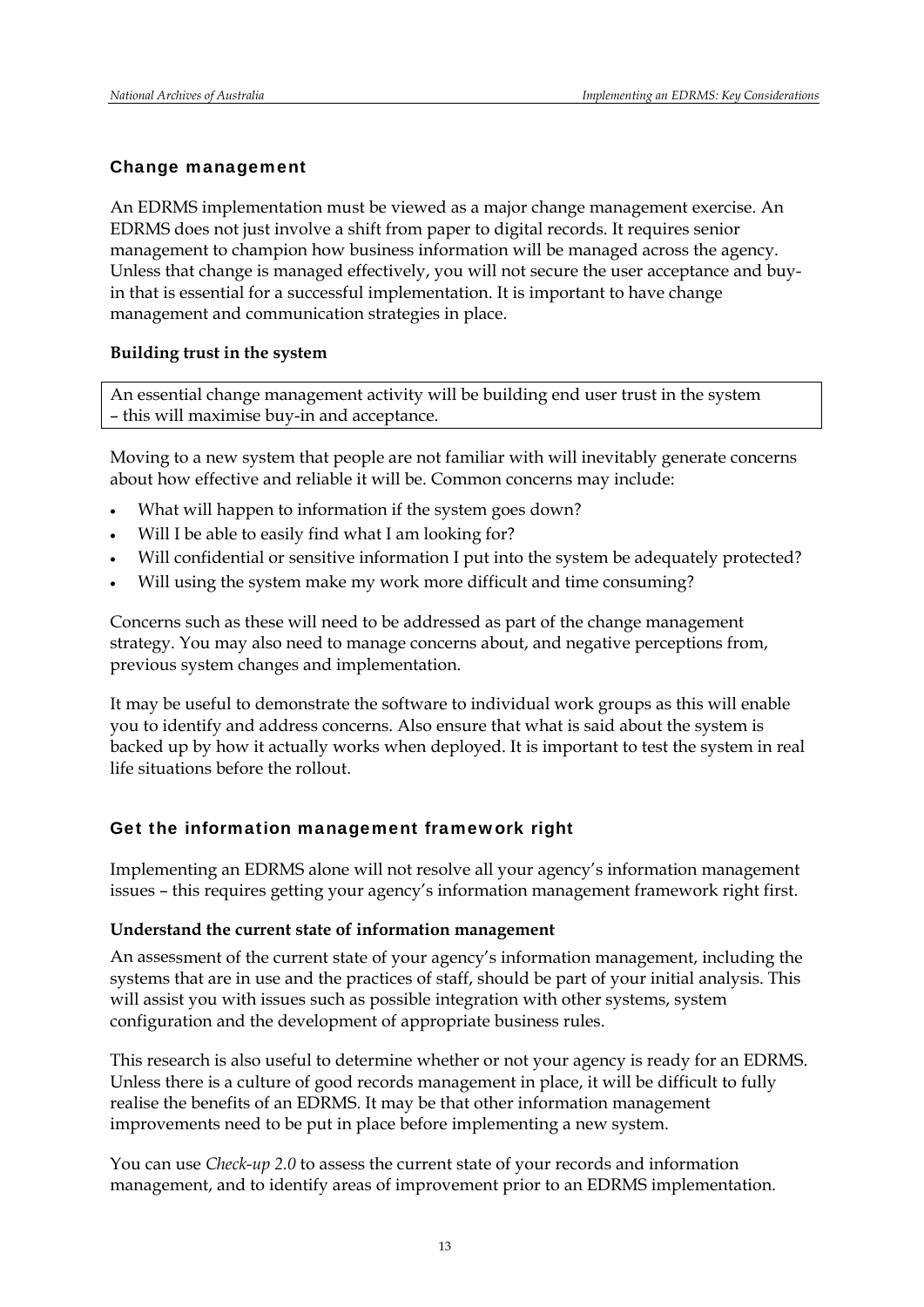## **Develop or update business rules and procedures to support the EDRMS**

Appropriate policies, procedures and business rules will need to be developed or updated to support and guide the ongoing use of an EDRMS. Particular issues that need to be addressed include:

- Will your agency continue to create paper files? If so, will there be particular limitations on this?
- What should be done with incoming and outgoing paper correspondence (for example, will it be scanned and captured into the EDRMS or placed on paper files)?
- If paper correspondence is scanned into the EDRMS, can the paper originals be destroyed? If so, when?
- Which email should be captured as corporate records? Who is responsible for capturing it in the EDRMS, and when?
- How should email attachments be treated?
- How are security and access controls going to be applied in the EDRMS and by whom?
- How will records in the EDRMS be named or titled?
- What should happen when records are created on laptop computers or other mobile devices and social media tools?

Also consider which existing business rules will be superseded once the EDRMS is implemented (for example, 'print to file' rules for email).

## **Consider how information will be retrieved**

One of the most crucial elements of any information system is the ability to search and retrieve information contained in the system. The key to this is to establish some degree of controlled language, for example a set of standard terms or naming conventions that link to your business context. EDRMS applications are designed to upload standard terms and conventions to assist with structuring information.

Naming conventions or other controlled language facilitate better management of information in an EDRMS by:

- linking records relating to the same purpose
- providing greater consistency in titling records by providing standardised headings or keywords that staff must use in their titles
- improving the effectiveness of searching for and retrieving information when required
- facilitating the retention, destruction and transfer of records when linked with records authorities (for example, allocating retention periods when records are created).

In addition to improved business efficiency, business risks will be reduced where a high level of accuracy and speed in locating records is required (for example, in areas of your agency's business subject to frequent freedom of information requests).

Possible options for implementing controlled language include:

 a thesaurus of approved terms – a list of keywords used to identify and locate records labelled with these words. It provides control and consistency over the words (vocabulary) used for titling and indexing records. It does this by providing an alphabetical listing of approved terms that may be used for titling and indexing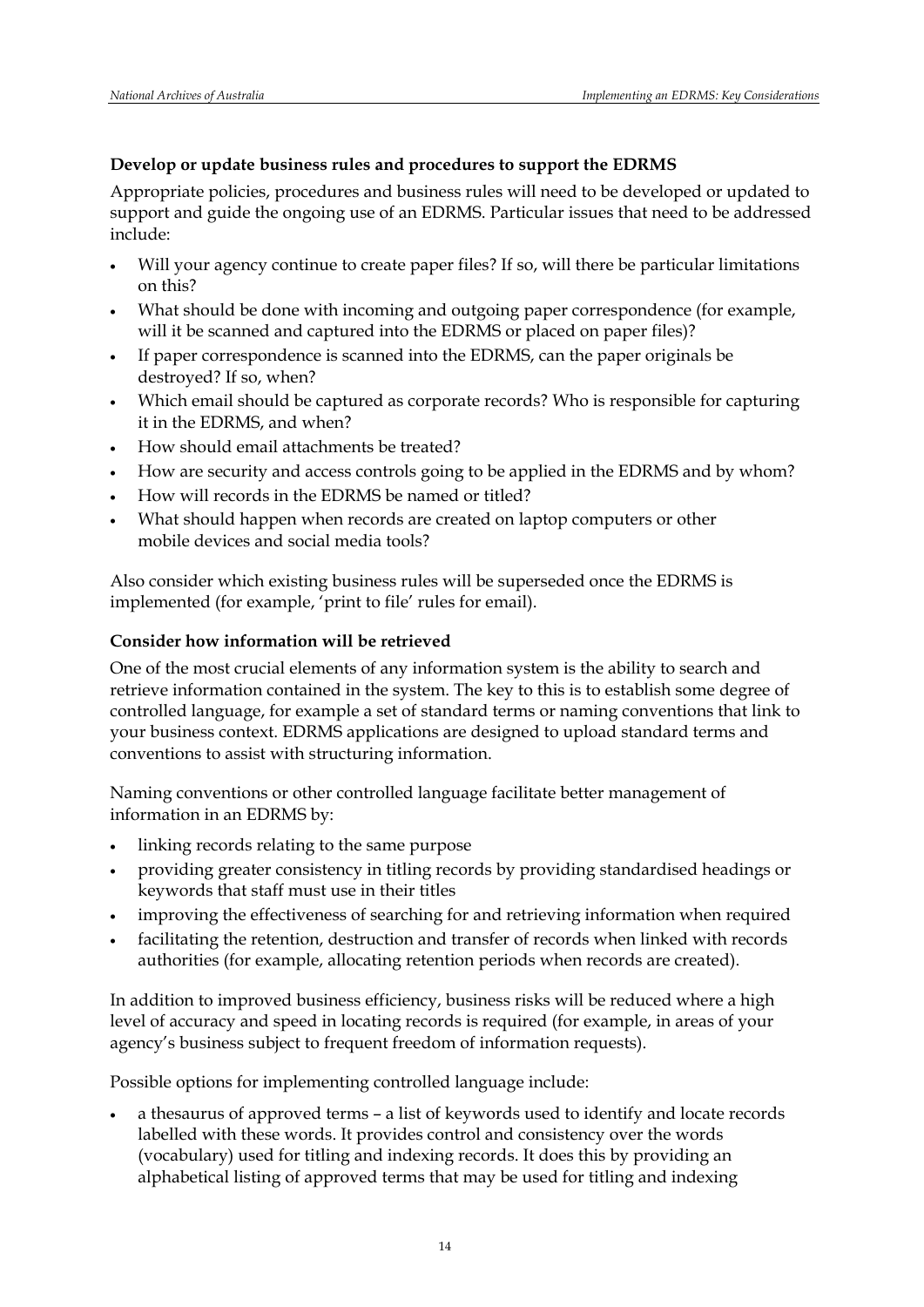a file plan (sometimes known as a records classification scheme) – a tool for classifying records and other business information, based on the business activities that generate records in your agency.

If your agency has existing naming conventions that are working well and are used by staff, they could be implemented in the EDRMS. If not, they should be developed and tested in consultation with your agency's end users before the new EDRMS goes live.

If you develop a new set of standard terms and naming conventions, consider providing it on the network drives a few months prior to EDRMS implementation. This will allow staff time to become familiar with it first, and any problems with it can be ironed out ahead of time.

See the Archives' *Overview of Classification Tools for Records Management* for more detailed information about naming conventions or controlled language.

#### **Consider how long information needs to be kept**

Records authorities are issued by the Archives to authorise the retention, destruction or transfer of agency records. They identify groups of records and provide a minimum retention period for each group. This information can be uploaded into an EDRMS to enable your agency to:

- apply minimum retention periods when records are created ('sentencing on creation') this can be a semi-automated process
- ensure that records are not retained longer than legally required
- identify which records need to be retained for the longer term, and therefore need to be considered over time in terms of system upgrades.

Implementing records authorities within an EDRMS will enable digital information and records to be managed according to their value over time, so that information is retained for as long as it is required.

All agencies can implement either the Administrative Functions Disposal Authority (AFDA) or AFDA Express. These cover records that relate to the administrative support areas of your agency's business such as personnel, financial management and fleet management.

Your agency may also have one or more existing records authorities covering its core business records that can also be implemented in the EDRMS. If it does not, developing a core business records authority is a major project in its own right. Consider whether it is better to develop one before implementing an EDRMS, or whether it can be left until after implementation.

Also consider extending the application of normal administrative practice (NAP) in your agency to your EDRMS. This will allow for the destruction of low-value records that do not need to be retained under a records authority. For example, NAP may be used for records captured in error or for duplicates in the system.

For further information about records authorities and implementing NAP in your agency, see the 'Keep, destroy or transfer' section of the Archives' website at naa.gov.au.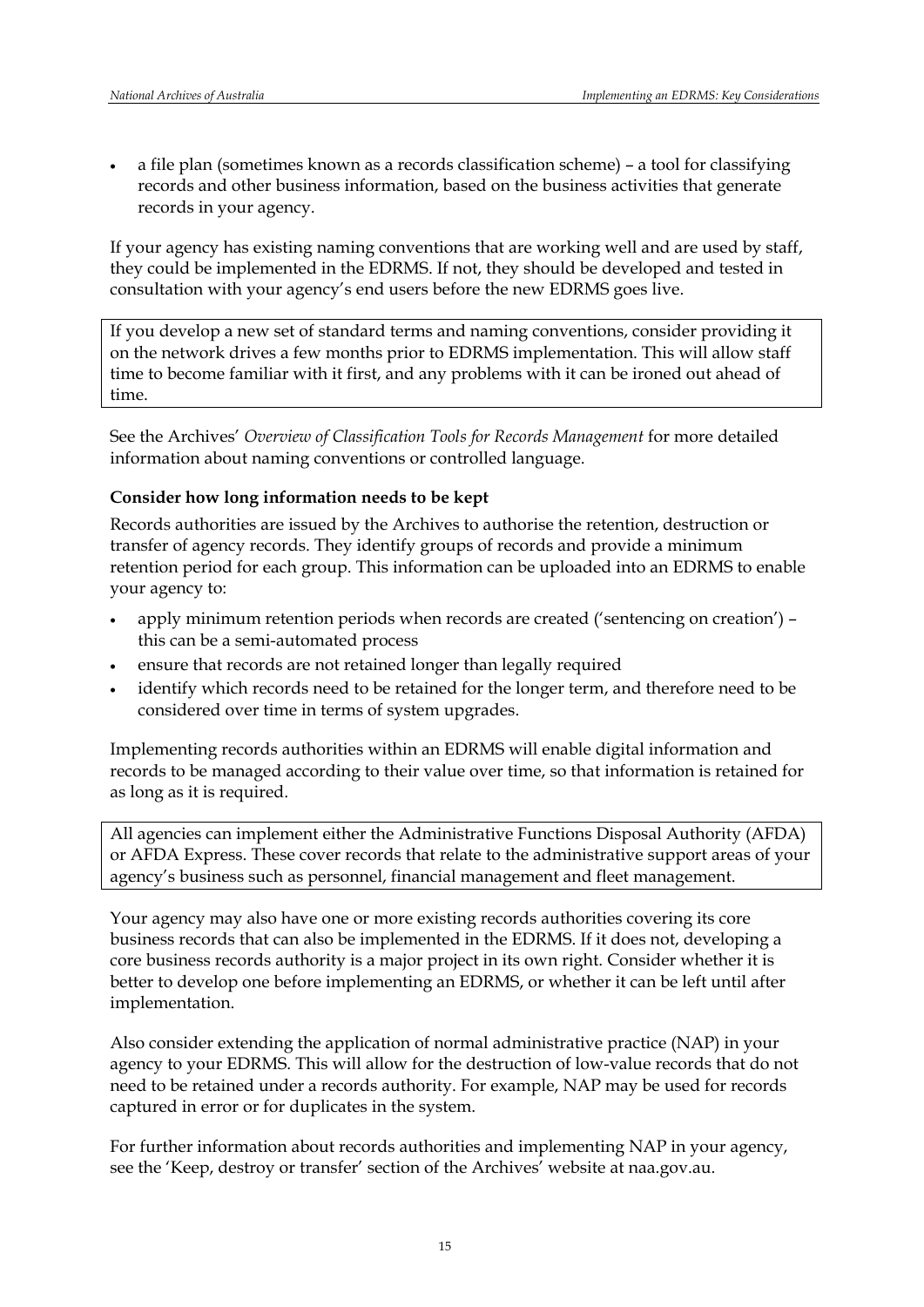## **User permissions**

It is likely that staff will have to take greater responsibility for managing their records once an EDRMS is implemented. It is therefore important to consider which records management responsibilities should be delegated from records management staff.

For example, in relation to creating and naming electronic file containers, different delegation options include:

- delegating responsibility to all agency staff to create containers and apply the records classification tool in naming them
- delegating these responsibilities to only a limited number of 'super users' to create and name containers for their colleagues in individual work groups
- retaining central control over creating and naming electronic file containers through your agency's dedicated records management staff.

The extent to which responsibilities such as these are delegated will depend on a number of factors, including:

- state of current records management practices
- complexity of your agency's file plan
- business requirements
- level of risk associated with access to information in the EDRMS
- special security issues.

## Integration with other systems

Agencies now use a range of dedicated systems to capture and store business information, including:

- workflow systems such as case management, project management and property management software
- databases
- finance and HR applications
- collaborative workspaces
- websites.

You need to consider the extent to which your agency requires an EDRMS to integrate with these other systems, to what level of integration, and for what purpose. Issues to consider include:

- What are the risks associated with the information and the business it documents?
- What is the value of the records?
- Is records management functionality required to secure the integrity or veracity of the information?
- What are the costs of integration in relation to the likely business benefits?
- Are these existing systems already adequate for their purpose?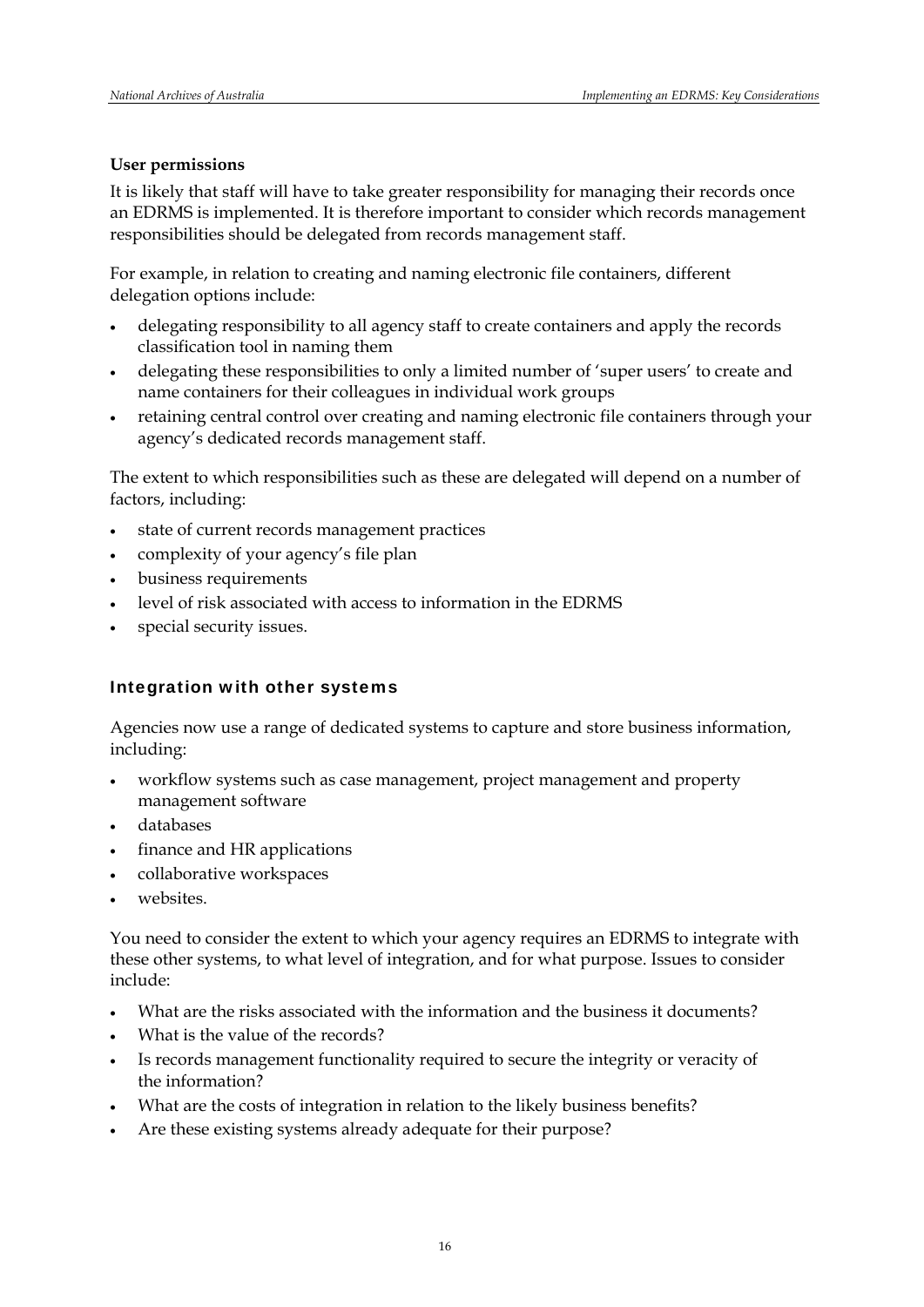EDRMS applications are designed to integrate with common office applications such as email. Commercial 'plug-ins' are also available to integrate EDRMS with other applications such as collaborative software.

With some design and configuration, an EDRMS will also integrate with dedicated business information systems. For example, where an agency has a case management system that captures structured information, an EDRMS can be integrated with it to ensure related unstructured information, such as correspondence, is also captured. Staff can then easily access all relevant information across systems and move seamlessly between them.

In most cases integration with business information systems will require additional specification, design, configuration, testing and implementation, possibly with assistance from an external service provider.

Challenges in undertaking integration can include:

- how to capture and reuse metadata rather than duplicate it
- designing the flow of information between systems
- preserving data integrity in integrated systems
- how to integrate with hard-copy processing tools such as scanning
- compatibility.

Conduct a risk assessment to make decisions about integration with other line of business systems.

#### Migration from shared drives and legacy systems

In the absence of an EDRMS, your agency will have used a range of different systems to store digital records and information. These could include network drives, work group shared drives and email accounts. Decisions will need to be made early in the project planning stage about the migration of records and information from these existing locations.

The migration of records, data and information from legacy systems can be costly, time consuming and technically challenging. You should approach this issue based on business needs and risks.

Some of the particular issues to be considered include:

- Are the systems to be superseded still 'fit for purpose' and able to provide adequate ongoing storage, access and security for the legacy information and records?
- Do you have content from a system that definitely should be migrated (for example, an existing records management system managing paper records)?
- Will all digital records and information on network shared drives and in personal email accounts be migrated? Will there be a cut-off date?
- How easy will it be to migrate data from other systems?
- Will the data need to be 'cleaned up' (for example, retitled) before migration?
- Is metadata mapping required?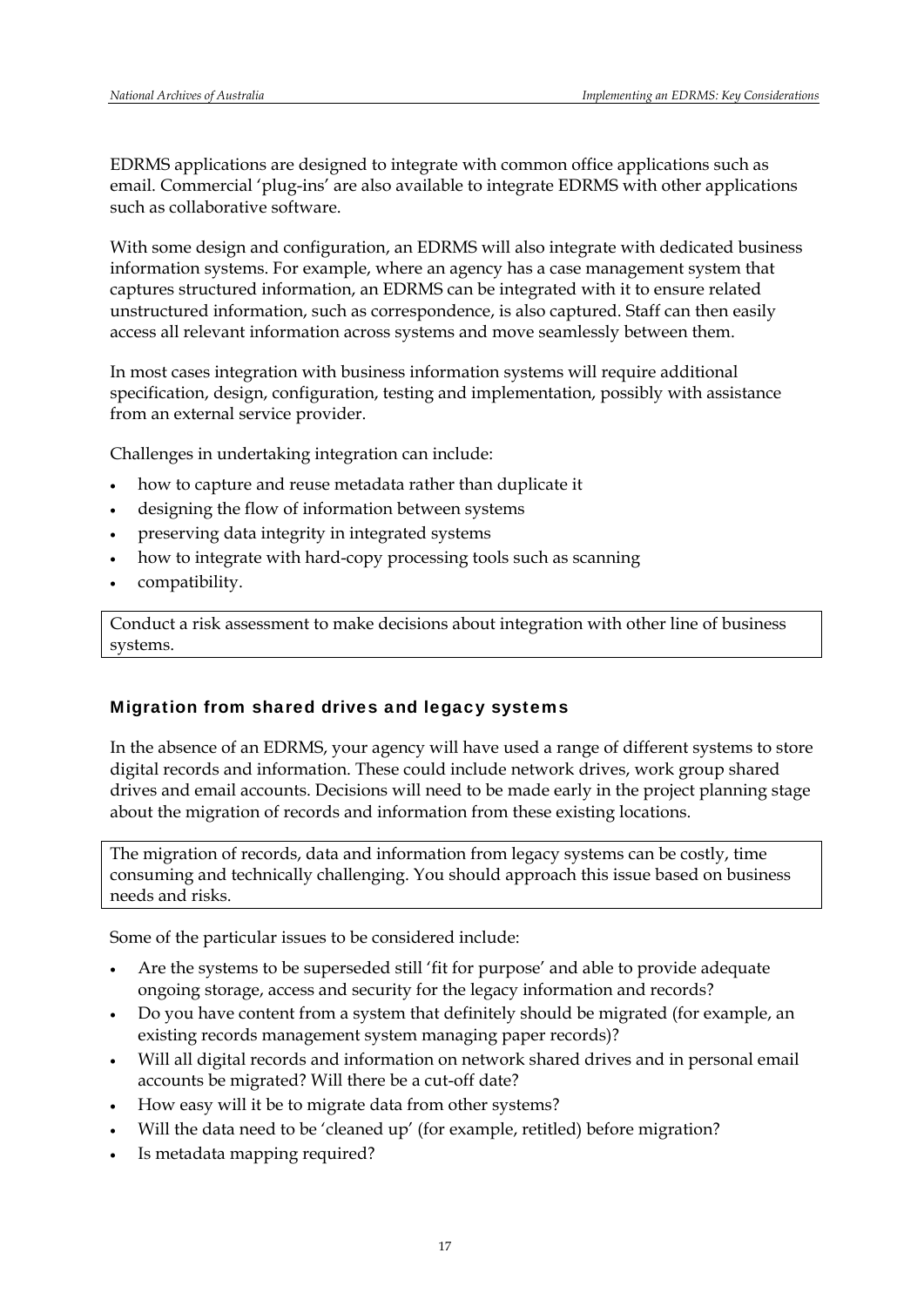What level of user involvement do you expect? Will users be expected to clean up their folders and records prior to migration?

Migration approaches should be considered when developing the technical and functional specifications of your EDRMS.

The General Disposal Authority for Source Records provides authorisation for the destruction of records in superseded or legacy systems that have been copied, converted or migrated once certain conditions have been met.

#### **What to do if you are not going to migrate**

Your agency will need to properly support and maintain information and records from superseded systems that are not going to be migrated to ensure ongoing access for as long as required for business and legal purposes.

It is also important to have appropriate procedures in place regarding future use of superseded systems. For example, some agencies are disabling their network drives so that all future corporate records must be saved to the EDRMS. However, 'read only' or 'copy only' access is provided to end users so they can access the information they require. You need to choose an approach that allows some flexibility, but also meets the business objectives of the EDRMS implementation.

### Future and existing paper records

An EDRMS will reduce your agency's reliance on paper records by enabling records to be managed digitally. For example, email will not need to be printed and placed on paper files. However, an EDRMS may not completely eliminate the need for paper records, and your agency should consider this as part of the planning process.

#### **Future paper records**

Your agency will continue handling a certain amount of incoming paper correspondence, such as letters from the public. These can be scanned and captured in the EDRMS, and the paper originals destroyed using the General Disposal Authority for Source Records, provided certain conditions are met. It is important, however, that you develop business rules to guide the process. For example:

- Who will be responsible for scanning and capturing inward correspondence (for example, mail room and registry staff or action officers)?
- Will scanners be located centrally or in business areas?
- What quality controls need to be put in place?
- When and how can the paper originals be destroyed?

There may be legal, security or business reasons to continue keeping certain records in paper format, and these should be identified during the planning process. Common examples may include:

- security classified records that cannot be captured in the EDRMS because of your agency's network rating
- signed copies of contracts, agreements, delegations and other legal documents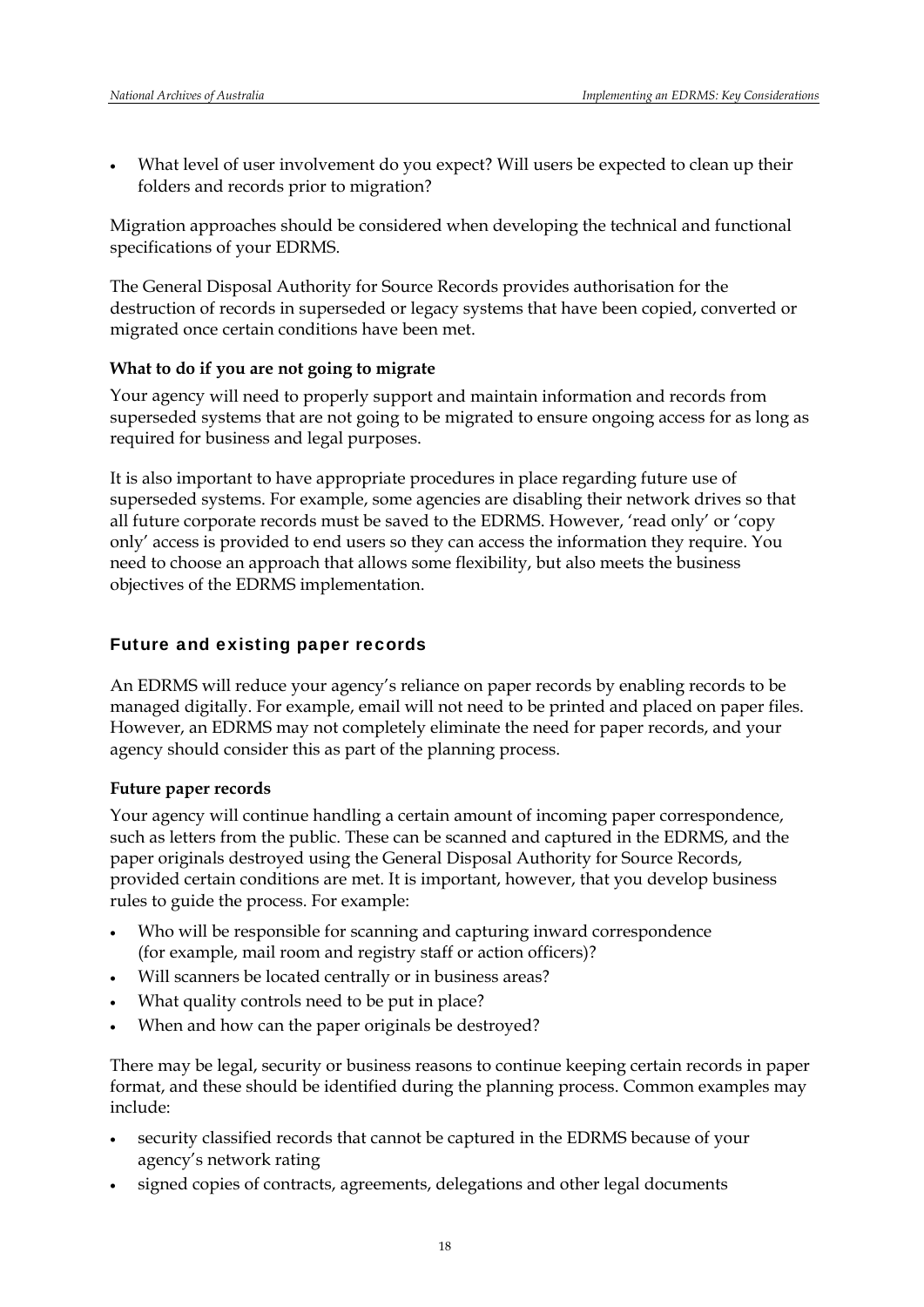certain personnel records that must be kept in paper format in accordance with the terms of agency certified agreements.

An EDRMS has the functionality to manage the ongoing creation, storage and use of paper records, including:

- file registration
- maintaining and managing file [metadata](http://www.naa.gov.au/records-management/create-capture-describe/describe/index.aspx)
- recording and controlling the movement of paper files
- managing the retention, destruction and transfer of paper files over time.

#### **Existing (or legacy) paper records**

Many agencies are undertaking scanning projects to convert accumulated paper records to digital format to improve accessibility and facilitate greater sharing and reuse of information. Agencies can then reduce their physical storage costs by implementing the General Disposal Authority for Source Records, which authorises the destruction of paper originals if certain conditions are met.

An EDRMS can support efforts to reduce the 'paper mountain' by ensuring the digitised records are properly managed in accordance with key records management requirements.

When making decisions about digitisation of existing paper records, it is important to consider which records should be included and what the anticipated return for investment will be, given that digitisation projects can be time consuming and expensive.

If digitisation of existing paper records is not feasible, a strategy to phase out paper records is required and should include business rules that specify:

- the period of time paper records can be added to existing paper files (for example, until a part is complete or until a specified date)
- certain types of files that need to remain in paper format until a matter is resolved.

## **Security**

Australian Government information security requirements must be implemented as part of an EDRMS project to provide adequate security for the system itself and the information contained within it.

Work with your agency security adviser and IT section to implement the requirements of the *[Protective Security Manual](http://www.ag.gov.au/www/agd/rwpattach.nsf/VAP/(4341200FE1255EFC59DB7A1770C1D0A5)%7EConferencepapers_2004RScott_SIG_Protective_Security_Manual.pdf/$file/Conferencepapers_2004RScott_SIG_Protective_Security_Manual.pdf)*, *Protective Security Policy Framework* and the *[Australian Government](http://www.dsd.gov.au/library/infosec/ism.html)  [Information Security Manual](http://www.dsd.gov.au/library/infosec/ism.html)*.

Some specific security-related issues that will need to be considered in an EDRMS project include:

 You cannot store records that are more highly classified than your network. You may need to maintain a separate paper file system or more highly classified network to secure highly classified records.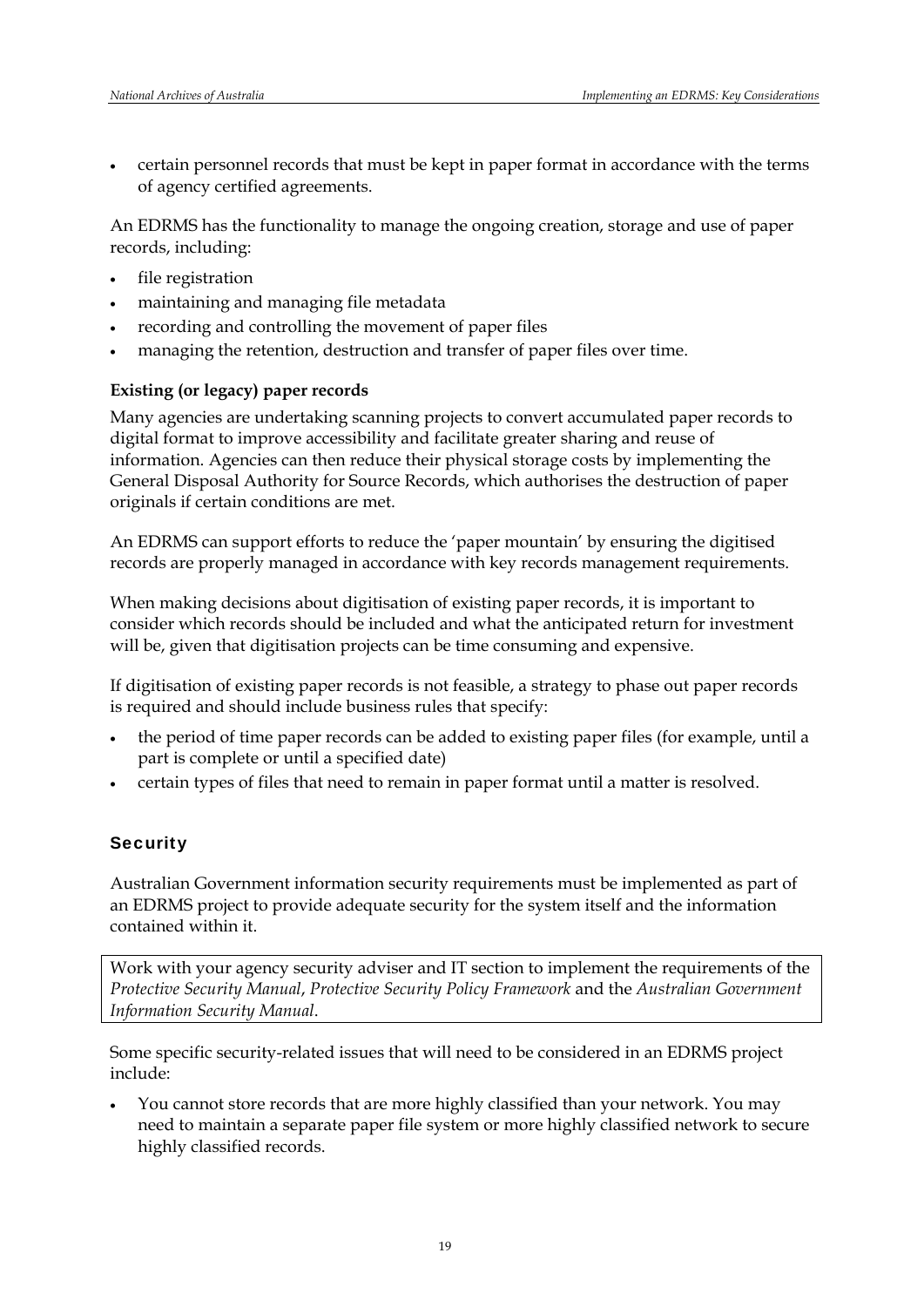You will need to develop a security model for your EDRMS to govern how security is applied to control access (for example, the application of security classifications, caveats and other access controls).

### Business continuity planning

Loss of digital records in a disaster can be crippling for an agency. Without records, business operations are adversely affected, corporate memory is lost and agencies are vulnerable to greater risk. Agencies should cover all their digital records, information and systems in a business continuity plan.

In planning for an EDRMS implementation, you should identify vital digital records that are essential for ongoing operations and without which your agency could not continue to function effectively. A risk analysis should also be carried out to determine the types of threats faced, the likelihood of disasters occurring, and the potential impact of the resulting loss of records. All reasonable risks potentially affecting your EDRMS should be identified, prioritised and assessed as part of the risk analysis so that steps can be taken to determine appropriate counter-disaster strategies. Work with your IT section on specific counterdisaster strategies, such as regular and comprehensive system backups.

## Planning for long-term retention of digital records

There will be digital records in your agency that have retention periods greater than one generation of technology (that is, five to seven years). This poses a challenge in terms of ensuring these records are retained and remain accessible for as long as legal, business and accountability requirements demand.

Key issues that need to be considered in the context of implementing an EDRMS include:

- inevitable hardware and software obsolescence over time
- the need to upgrade systems on a regular basis
- vendors no longer supporting superseded versions of EDRMS software
- processes for identifying and retaining longer-term records, and records that are identified for eventual transfer to the Archives.

Agencies should transfer digital records identified as 'retain as national archives' to the Archives as soon as they are no longer required for business needs.

## System configuration

While most agencies select a commercial-off-the-shelf EDRMS, these solutions usually offer a choice of options and will need some configuration to suit your agency's specific business needs.

Particular attention needs to be given to how the system is configured for end users. Issues to consider include: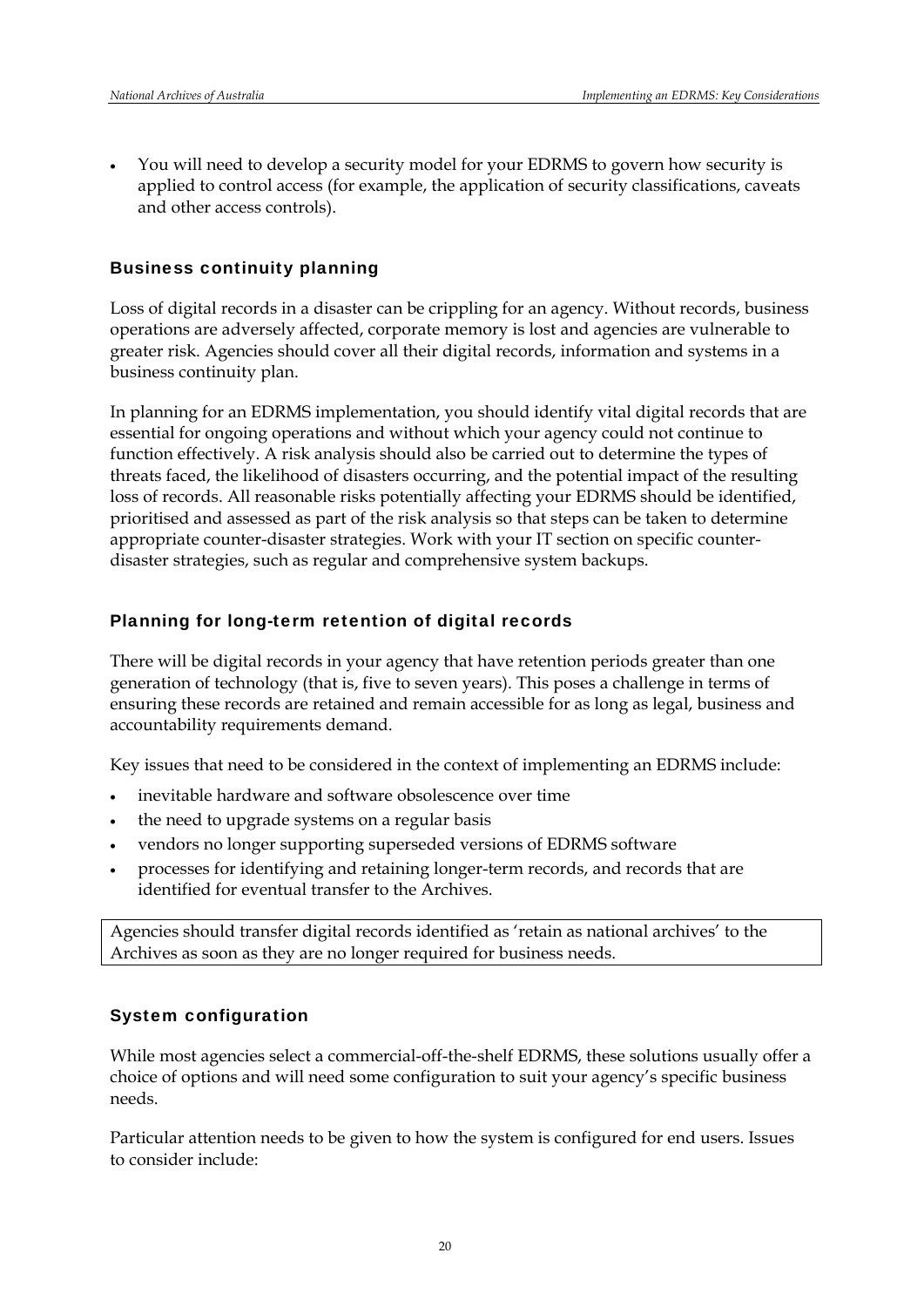- Will end users have direct access to the EDRMS or will it sit behind existing systems with which staff are familiar (for example, case management systems or collaborative work systems)?
- What is the best user interface to adopt (for example, a web-based interface)?
- How much functionality will be enabled for end users (for example, will end users have to create and title their own records containers or files in the EDRMS or will this be done by records management staff)?
- What additional metadata does your agency need to collect to better facilitate accurate retrieval and audit (for example, unique project numbers)?

#### **Streamline processes for end users**

To maximise system uptake and acceptance, configure your EDRMS to ensure end users find it easy to use without having to understand the underlying architecture.

Ways in which an EDRMS can be configured to streamline business processes for end users include:

- ensuring the EDRMS is integrated with other systems such as email so that records can be captured seamlessly and without having to move between two systems
- auto-populating as many metadata fields as possible to make capture of descriptive information about records less time consuming for end users
- keeping the security model simple start from the basis that all records are accessible to all users, then add exceptions.

## **Training**

Providing appropriate training is essential to change management and securing end user acceptance and buy-in. A training plan should be developed early in the project. This will assist the project team to understand the training needs for all levels of staff, tailor training to target specific needs of individual business areas, and identify resources required to implement the training plan.

## **Records management training**

Staff may need to take more personal responsibility for managing records once an EDRMS is implemented – they will need to know basic things such as what to keep, how to name it, and when security and access controls should be applied.

In preparing staff for an EDRMS, it can be extremely valuable to start by providing general records management training. This will help improve records management practices before the system is implemented.

Agencies can use or adapt the Archives' *Keep the Knowledge: make a record* package to provide this type of training.

Staff will also need specific training in any new business rules or tools that have been put in place as part of an EDRMS implementation, such as how to use a new file plan or records classification scheme.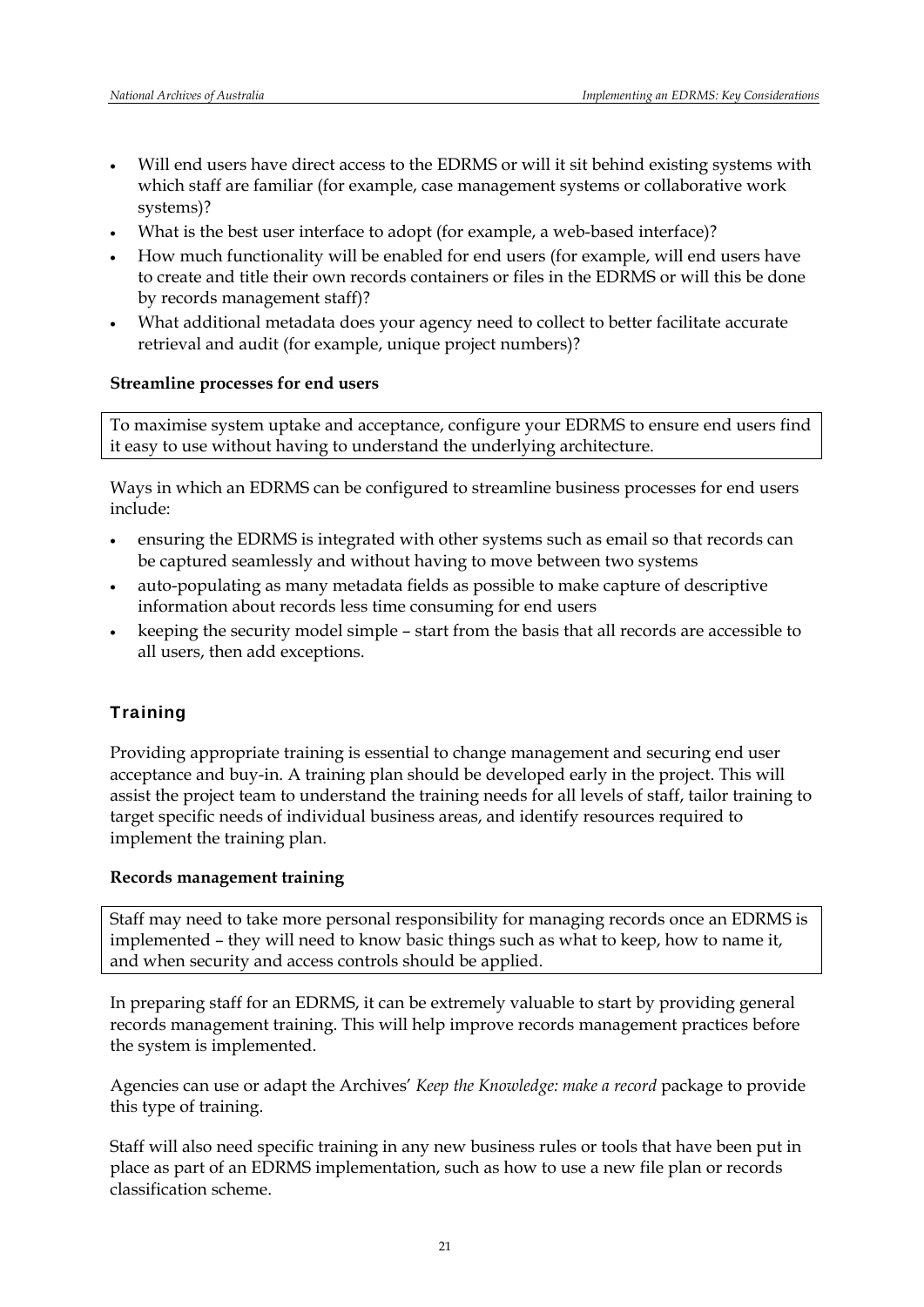## **EDRMS training**

Staff will need training in how to use the new EDRMS. Some suggestions to consider when developing this technical training include:

- Different training modules should be developed to cater for the needs of different user groups (for example, general users, users with higher levels of records management responsibilities and system managers).
- Different approaches to training (for example, group sessions or one-on-one sessions) can be effective in different situations and circumstances.
- Ensure that the EDRMS (with all required functionality) is available to staff as soon as training has been completed. System implementation risks increase if there are long delays between staff being trained and being able to use the system.
- There should be resources to support users as soon as training is completed (for example, cheat sheets, 'floor walkers' and a help desk service).

## **Ongoing training and support**

Agencies should also ensure that training does not stop when the implementation does. There will be an ongoing need to train new staff, and refresher training should be available to existing staff.

## Pilot before rollout

Given the impact an EDRMS will have on your agency and staff, it is absolutely essential that agencies get the implementation right the first time. For this reason, it is advisable to conduct one or more pilots before rolling out the system. Doing so will enable you to:

- test functionality on individual platforms and in real life situations
- iron out any technical bugs that emerge and make necessary changes
- test the readiness of your agency for an EDRMS, and identify areas needing improvement (for example, general records management awareness)
- decide on the most appropriate rollout option (see below).

Targeting particular business or work groups to participate in a pilot can also be a valuable way of obtaining 'champions' for an EDRMS, and in promoting the benefits throughout the agency.

## Choosing the right rollout option

There are three main options for rolling out an EDRMS:

- a 'big bang' approach, where the EDRMS is rolled out to everyone across the agency in one go
- a phased approach, where the EDRMS is rolled out to different work areas or groups of staff over time
- a combined approach, where limited functionality (for example, integration with desktop applications) is delivered to all users at the same time. Additional functionality (such as integration with email and other business systems) is then progressively added.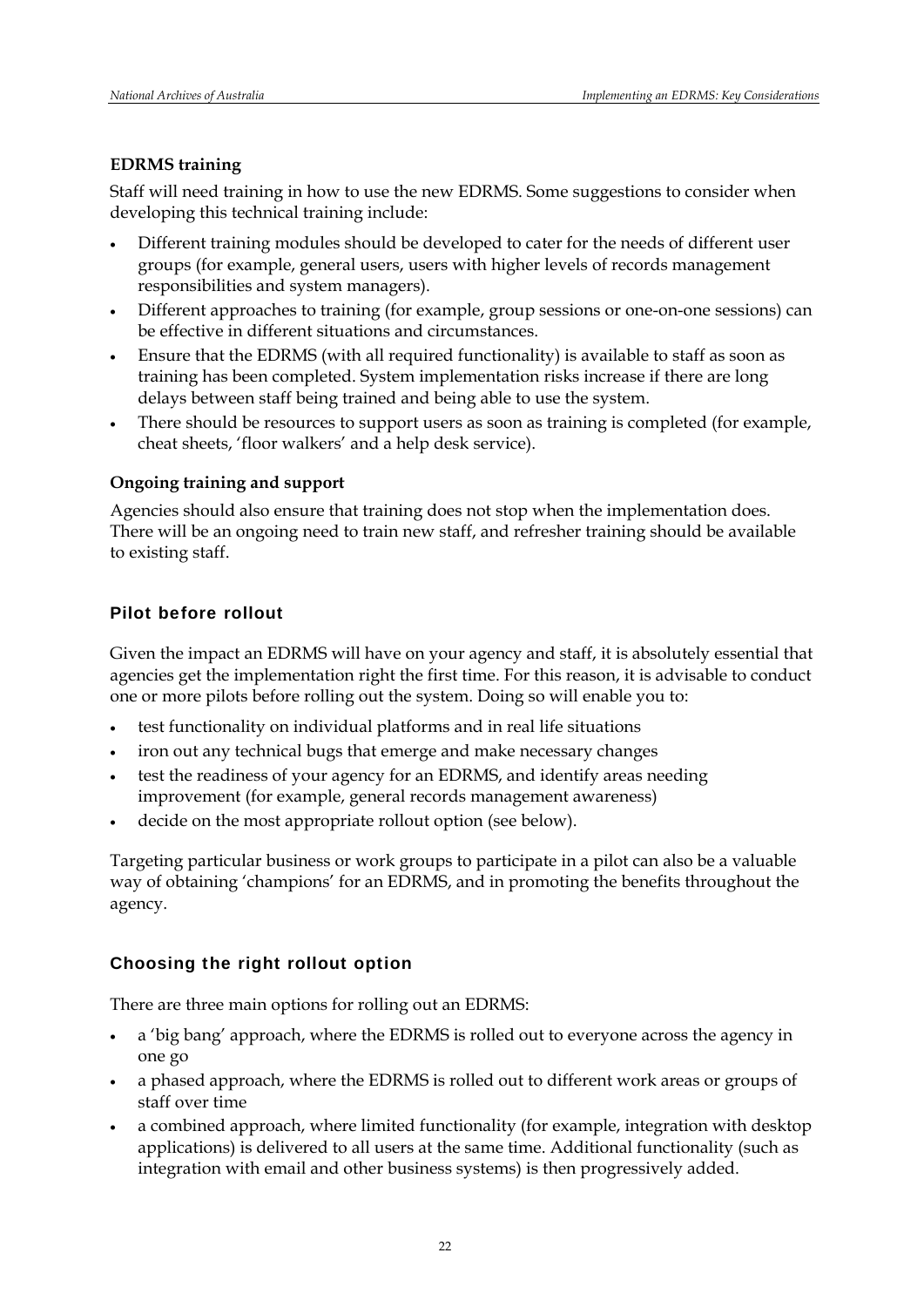Factors that can help you determine which rollout option is most appropriate for your agency include:

| Agency size and structure                                               | A phased approach may be more appropriate if your agency has a<br>large number of staff and/or staff located across dispersed locations.             |
|-------------------------------------------------------------------------|------------------------------------------------------------------------------------------------------------------------------------------------------|
| Degree of customisation                                                 | A phased approach means that the EDRMS can be tailored specifically                                                                                  |
| required                                                                | to address work area needs, requirements and business processes.                                                                                     |
| Uniformity of business                                                  | If business practices are more or less uniform across your agency,                                                                                   |
| practices across agency                                                 | a 'big bang' approach may be appropriate.                                                                                                            |
| Current state of records                                                | If records management needs improvement, it may be best to adopt a                                                                                   |
| management                                                              | phased approach.                                                                                                                                     |
| Risk assessment                                                         | If implementing an EDRMS is assessed as high risk, it may be best to<br>adopt a phased approach, which can minimise the impact of realised<br>risks. |
| Quality of data to be                                                   | A 'big bang' approach may be considered an acceptable approach if                                                                                    |
| migrated                                                                | only minimal data clean up is required.                                                                                                              |
| Ongoing use of old systems                                              | If ongoing use of old systems is required for a period of time, then a<br>phased approach may be more appropriate.                                   |
| Degree of change                                                        | If staff need to learn more than just how to use the system, a phased                                                                                |
| management required                                                     | approach may be better.                                                                                                                              |
| Will immediate access to<br>the EDRMS be required<br>across the agency? | The 'big bang' approach will be more suitable if this is the case.                                                                                   |

## Ongoing system operation and maintenance

EDRMS implementation will not be an 'install once and walk away' experience. Your agency will need to make an ongoing resource commitment to support the operation and maintenance of the EDRMS, including:

- system administration
- quality assurance
- software upgrades
- reconfiguration and enhancement (over time)
- user training and support (for example, help desk service).

It is important to make sure that corporate responsibility for these ongoing activities is defined well before the implementation project comes to an end.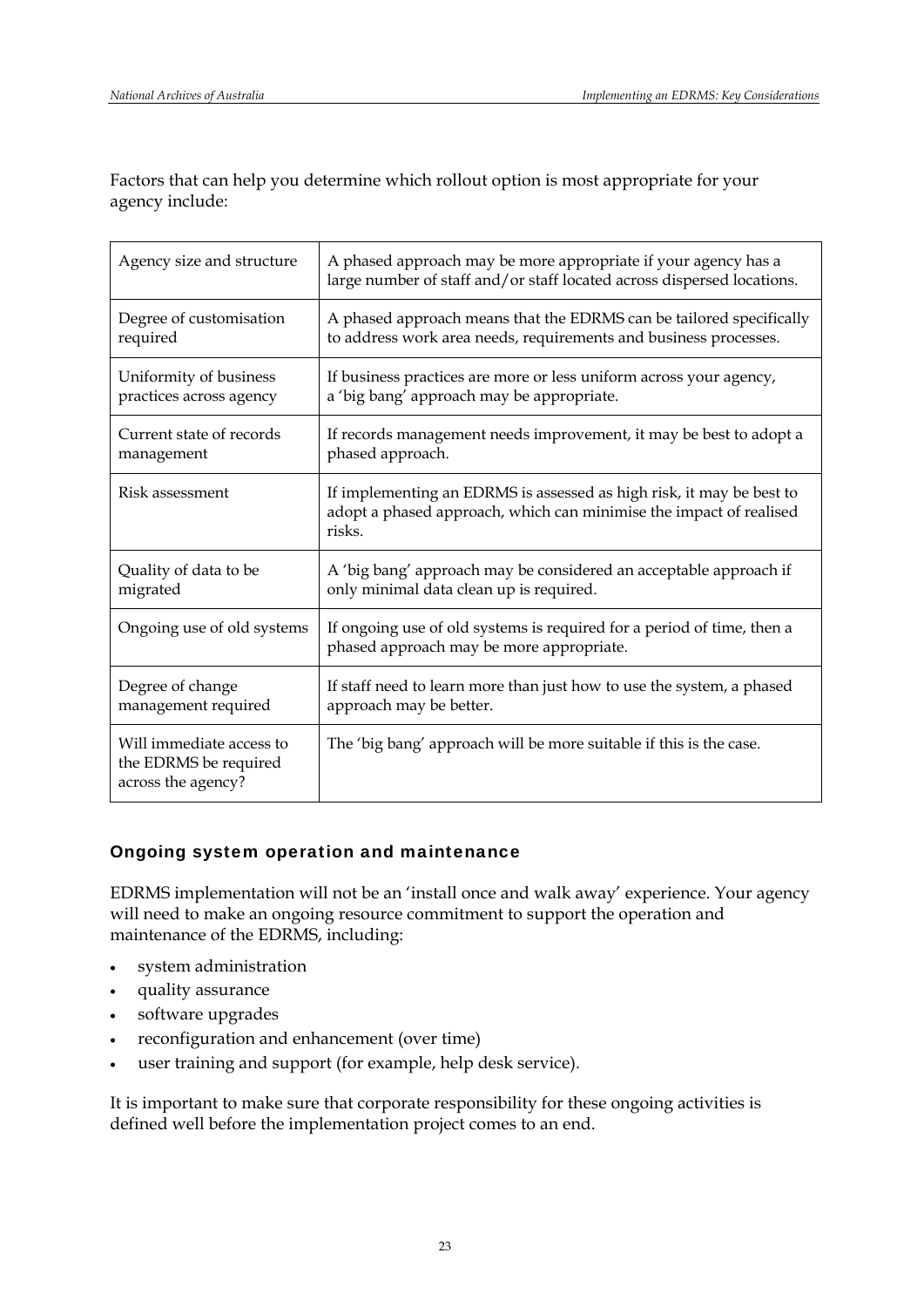## REFERENCES

Attorney-General's Department, *Protective Security Policy Framework*, Attorney-General's Department, Canberra, 2010,

[http://www.ag.gov.au/www/agd/agd.nsf/Page/ProtectiveSecurityPolicyFramework](http://www.ag.gov.au/www/agd/agd.nsf/Page/ProtectiveSecurityPolicyFramework_ProtectiveSecurityPolicyFrameworkDownloads) [\\_ProtectiveSecurityPolicyFrameworkDownloads](http://www.ag.gov.au/www/agd/agd.nsf/Page/ProtectiveSecurityPolicyFramework_ProtectiveSecurityPolicyFrameworkDownloads).

- Attorney-General's Department, *Protective Security Manual*, Attorney-General's Department, Canberra, 2006, [http://www.ema.gov.au/www/agd/agd.nsf/Page/Nationalsecurity\\_ProtectiveSecurit](http://www.ema.gov.au/www/agd/agd.nsf/Page/Nationalsecurity_ProtectiveSecurityManual(PSM2005)) [yManual\(PSM2005\)](http://www.ema.gov.au/www/agd/agd.nsf/Page/Nationalsecurity_ProtectiveSecurityManual(PSM2005)).
- Department of Defence Intelligence and Security, *Australian Government Information Security Manual,* Department of Defence Intelligence and Security, Canberra, 2009, http://www.dsd.gov.au/infosec/ism.htm.
- Federal Court of Australia, *Practice Note CM6 Electronic Technology in Litigation,* Federal Court of Australia, 2009, http://www.fedcourt.gov.au/how/practice\_notes\_cm6.html.
- International Organization for Standardization, *ISO 23081 Records Management Processes: metadata for records*, International Organization for Standardization, Geneva, 2006.
- International Organization for Standardization, *ISO 16175-1 Information and documentation -- Principles and functional requirements for records in electronic office environments -- Part 1: Overview and statement of principles*, International Organization for Standardization, Geneva, 2010.
- International Organization for Standardization, *ISO 16175-2 Information and documentation -- Principles and functional requirements for records in electronic office environments -- Part 2:*  Guidelines and functional requirements for digital records management systems, International Organization for Standardization, Geneva, 2011.
- National Archives of Australia, 'Keep, destroy or transfer', National Archives of Australia, Canberra, September 2010, [http://www.naa.gov.au/records-management/keep-destroy](http://www.naa.gov.au/records-management/keep-destroy-transfer/index.aspx)[transfer/index.aspx](http://www.naa.gov.au/records-management/keep-destroy-transfer/index.aspx).
- National Archives of Australia, *Check-up 2.0:*, National Archives of Australia, Canberra, 2010, <http://www.naa.gov.au/records-management/check-up/index.aspx>.
- National Archives of Australia, *Australian Government Recordkeeping Metadata Standard* Version 2.0, National Archives of Australia, Canberra, 2008, [http://www.naa.gov.au/records-management/create-capture](http://www.naa.gov.au/records-management/create-capture-describe/describe/rkms/index.aspx)[describe/describe/rkms/index.aspx](http://www.naa.gov.au/records-management/create-capture-describe/describe/rkms/index.aspx).
- National Archives of Australia, *Keep the Knowledge: make a record*, National Archives of Australia, Canberra, 2007, [http://www.naa.gov.au/records](http://www.naa.gov.au/records-management/training/Keep-the-Knowledge/index.aspx)[management/training/Keep-the-Knowledge/index.aspx.](http://www.naa.gov.au/records-management/training/Keep-the-Knowledge/index.aspx)